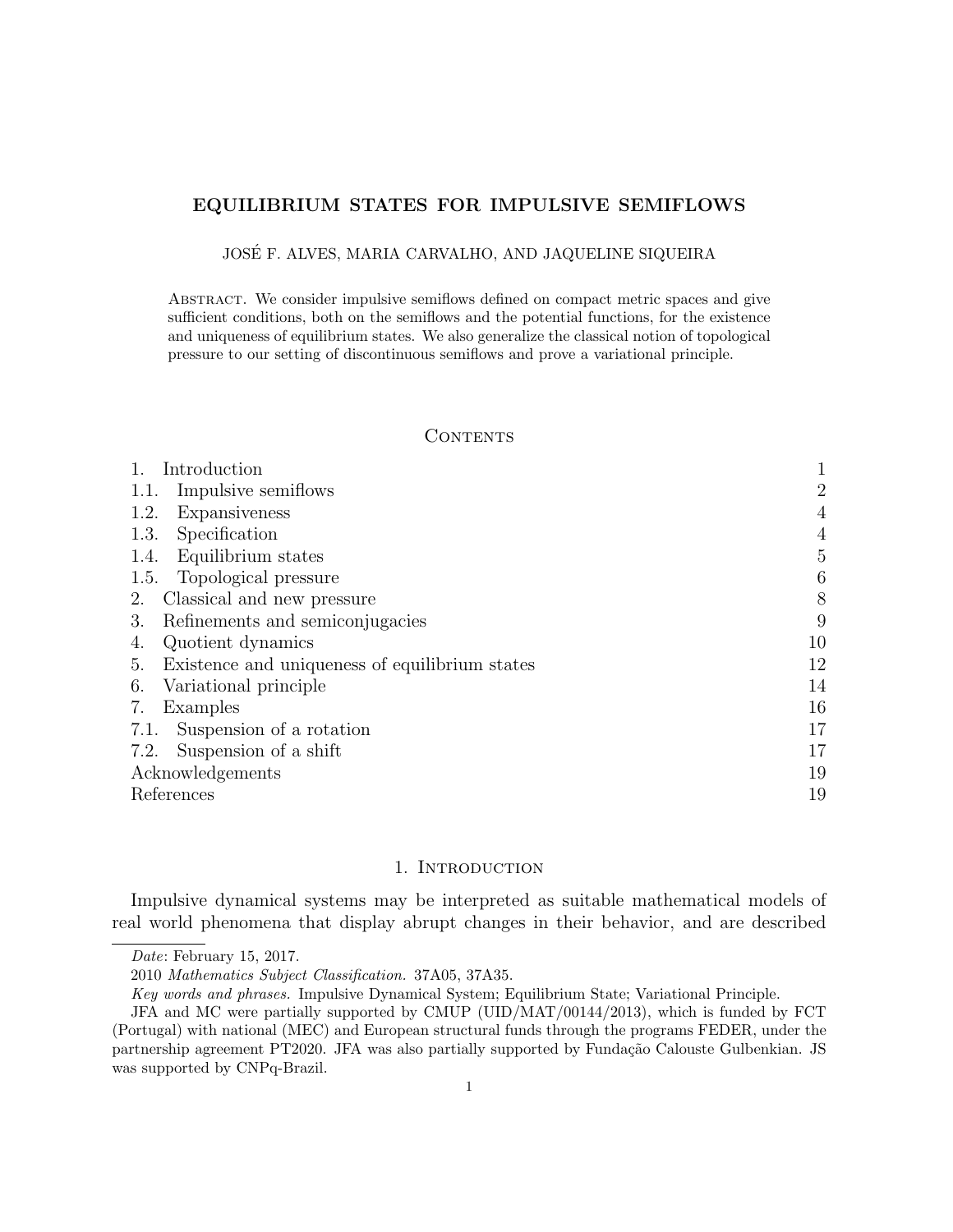by three objects: a continuous semiflow on a metric space  $X$ ; a set  $D \subset X$  where the flow experiments sudden perturbations; and an impulsive function  $I: D \to X$  which determines the change on a trajectory each time it collides with the impulsive set *D*. See for instance reference [20], where one may find several examples of evolutive processes which are analyzed through differential equations with impulses.

Dynamical systems with impulse effects seem to be the most adequate mathematical models to describe real world phenomena that exhibit sudden changes in their states. For example, the theoretical characterizations of wormholes [27], also called Einstein-Rosen bridges, seem to fit the description of the traverse effects an impulsive function *I* acting on a set *D* induces on a semiflow, thereby possibly creating odd shortcuts in space-time [28]. While at present it appears unlikely that nature allows us to observe a wormhole, these hypothetical entities, with unusual and inherently unstable topological, geometrical and physical properties, show up as valid solutions of the Einstein field equations for the gravity. We also refer the reader to the reference [20], where other examples of nature evolution processes are analyzed within the new branch of differential equations with impulses; in addition, see [3, 8, 13, 14, 16, 18, 21, 22, 26, 29].

For many years the achievements on the theory of impulsive dynamical systems concerned the behavior of trajectories, their limit sets and their stability; see e.g. [5, 6, 10, 11, 19] and references therein. The first results on the ergodic theory of impulsive dynamical systems were established in [1], where sufficient conditions for the existence of invariant probability measures on the Borel sets were given. Afterwards, it was natural to look for some special classes of invariant measures. So far, a useful approach has been to use potential functions and finding equilibrium states. However, as the classical notion of topological entropy requires continuity and impulsive semiflows exhibit discontinuities, it became necessary to introduce a generalized concept of topological entropy, and this has been done in [2]. Moreover, it was proved that the new notion coincides with the classical one for continuous semiflows, and also a partial variational principle for impulsive semiflows: the topological entropy coincides with the supremum of the metric entropies of time-one maps.

Our aim in this paper was to extend the results of [2] in two directions. Firstly we establish a variational principle for a wide class of potential functions; then we present sufficient conditions for the existence and uniqueness of equilibrium states for those potential functions. Once more, due to the discontinuities of the impulsive semiflows, we needed to define a generalized concept of topological pressure; and again we show that this new definition coincides with the classical one for continuous semiflows.

1.1. **Impulsive semiflows.** Consider a compact metric space  $(X, d)$ , a continuous semiflow  $\varphi : \mathbb{R}_0^+ \times X \to X$ , a nonempty compact set  $D \subset X$  and a continuous map  $I: D \to X$ such that  $I(D) \cap D = \emptyset$ . Under these conditions we say that  $(X, \varphi, D, I)$  is an *impulsive dynamical system.* The first visit of each  $\varphi$ -trajectory to *D* will be registered by the function  $\tau_1 : X \to [0, +\infty]$ , defined as

$$
\tau_1(x) = \begin{cases} \inf \{ t > 0 \colon \varphi_t(x) \in D \}, & \text{if } \varphi_t(x) \in D \text{ for some } t > 0; \\ +\infty, & \text{otherwise.} \end{cases}
$$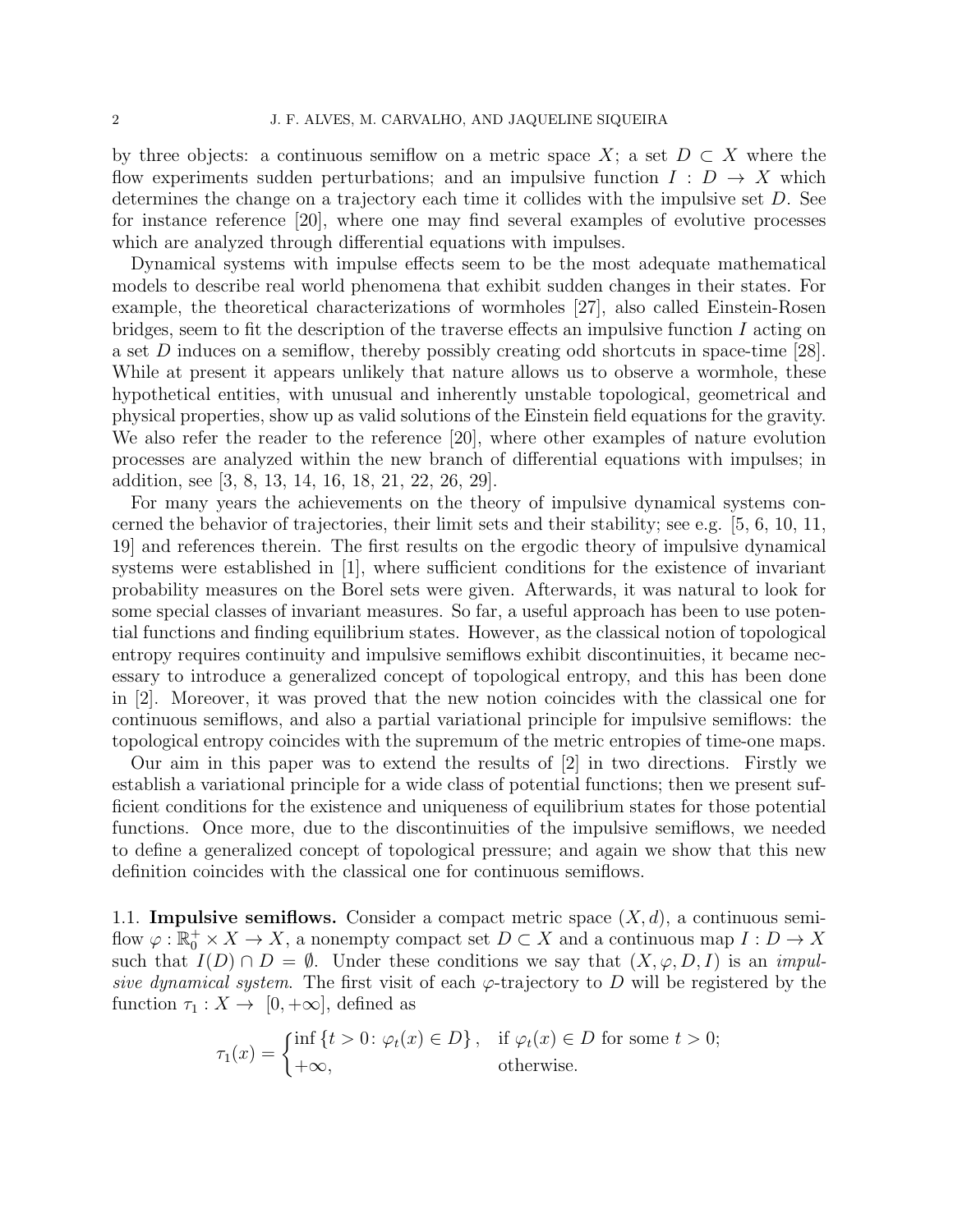The *impulsive trajectory*  $\gamma_x$  and the subsequent *impulsive times*  $\tau_2(x), \tau_3(x), \ldots$  (possibly finitely many) of a given point  $x \in X$  are defined according to the following rules: for  $0 \leq t < \tau_1(x)$  we set  $\gamma_x(t) = \varphi_t(x)$ . Assuming that  $\gamma_x(t)$  is defined for  $t < \tau_n(x)$  for some  $n \geq 1$ , we set

$$
\gamma_x(\tau_n(x)) = I(\varphi_{\tau_n(x) - \tau_{n-1}(x)}(\gamma_x(\tau_{n-1}(x))))
$$

Defining the  $(n + 1)$ <sup>th</sup> impulsive time of *x* as

$$
\tau_{n+1}(x) = \tau_n(x) + \tau_1(\gamma_x(\tau_n(x))),
$$

for  $\tau_n(x) < t < \tau_{n+1}(x)$ , we set

$$
\gamma_x(t) = \varphi_{t-\tau_n(x)}(\gamma_x(\tau_n(x))).
$$

We define the *time duration* of the trajectory of *x* as  $\Upsilon(x) = \sup_{n \geq 1} {\tau_n(x)}$ . Since we are assuming  $I(D) \cap (D) = \emptyset$ , it follows from [1, Remark 1.1] that we have  $\Upsilon(x) = \infty$  for all  $x \in X$ . Thus we have the impulsive trajectories defined for all positive times. This allows us to introduce the *impulsive semiflow*  $\psi$  of an impulsive dynamical system  $(X, \varphi, D, I)$  as

$$
\psi: \begin{array}{rcl} \mathbb{R}_0^+ \times X & \longrightarrow & X \\ (t,x) & \longmapsto & \gamma_x(t), \end{array}
$$

where  $\gamma_x$  stands for the impulsive trajectory of *x* determined by  $(X, \varphi, D, I)$ . It was proved in [4, Proposition 2.1] that  $\psi$  is indeed a semiflow, though not necessarily continuous. In what follows, for each  $t \geq 0$  we will denote by  $\psi_t$  the time-*t* map of the semiflow  $\psi$ .

*Remark* 1.1. It is known that the function  $\tau_1$  is lower semicontinuous on the set  $X \setminus D$ ; see [9, Theorem 2.7]. Since we are assuming that  $I(D) \cap (D) = \emptyset$  and  $I(D)$  is compact, then there exists some  $\eta > 0$  such that for all  $x \in X$  and all  $n \in \mathbb{N}$  we have  $\tau_{n+1}(x) - \tau_n(x) \geq \eta$ .

Now we state some conditions about the continuous semiflow  $\varphi$  on the sets *D* and *I*(*D*) which will be useful for the statements of our main results. We define for *t >* 0

$$
D_t = \bigcup_{x \in D} \{ \varphi_s(x) \colon 0 < s < t \}. \tag{1.1}
$$

Given  $\xi > 0$ , we say that  $\varphi$  is  $\xi$ -regular on D if

(1)  $D_t$  is an open set for all  $0 < t \leq \xi$ ;

(2) if  $x \in X \setminus D_{\xi}$  and  $\varphi_t(x) \in D_{\xi}$  for some  $t > 0$ , then  $\varphi_s(x) \in D$  for some  $0 \le s < t$ .

We say that  $\varphi$  satisfies a *ξ*-*half-tube condition* on a compact set  $A \subset X$  if

- (1)  $\varphi_t(x) \in A \implies \varphi_{t+s}(x) \notin A$  for all  $0 < s < \xi$ ;
- (2)  $\{\varphi_t(x_1): 0 < t \leq \xi\} \cap \{\varphi_t(x_2): 0 < t \leq \xi\} = \emptyset$  for all  $x_1, x_2 \in A$  with  $x_1 \neq x_2$ ;
- (3) there exists  $C > 0$  such that, for all  $x_1, x_2 \in A$  with  $x_1 \neq x_2$ , we have

$$
0 \leq t < s \leq \xi \quad \Rightarrow \quad d\left(\varphi_t(x_1), \varphi_t(x_2)\right) \leq C \, d\left(\varphi_s(x_1), \varphi_s(x_2)\right).
$$

In our main results we will assume that *φ* satisfies a *ξ*-half-tube condition on the compact sets *D* and *I*(*D*). In particular, the first condition in the definition of  $\xi$ -half-tube for  $A = D$ implies that  $\tau_1(x) \geq \xi > 0$  for all  $x \in D$ . Given  $\xi > 0$  we define

$$
X_{\xi} = X \setminus (D_{\xi} \cup D).
$$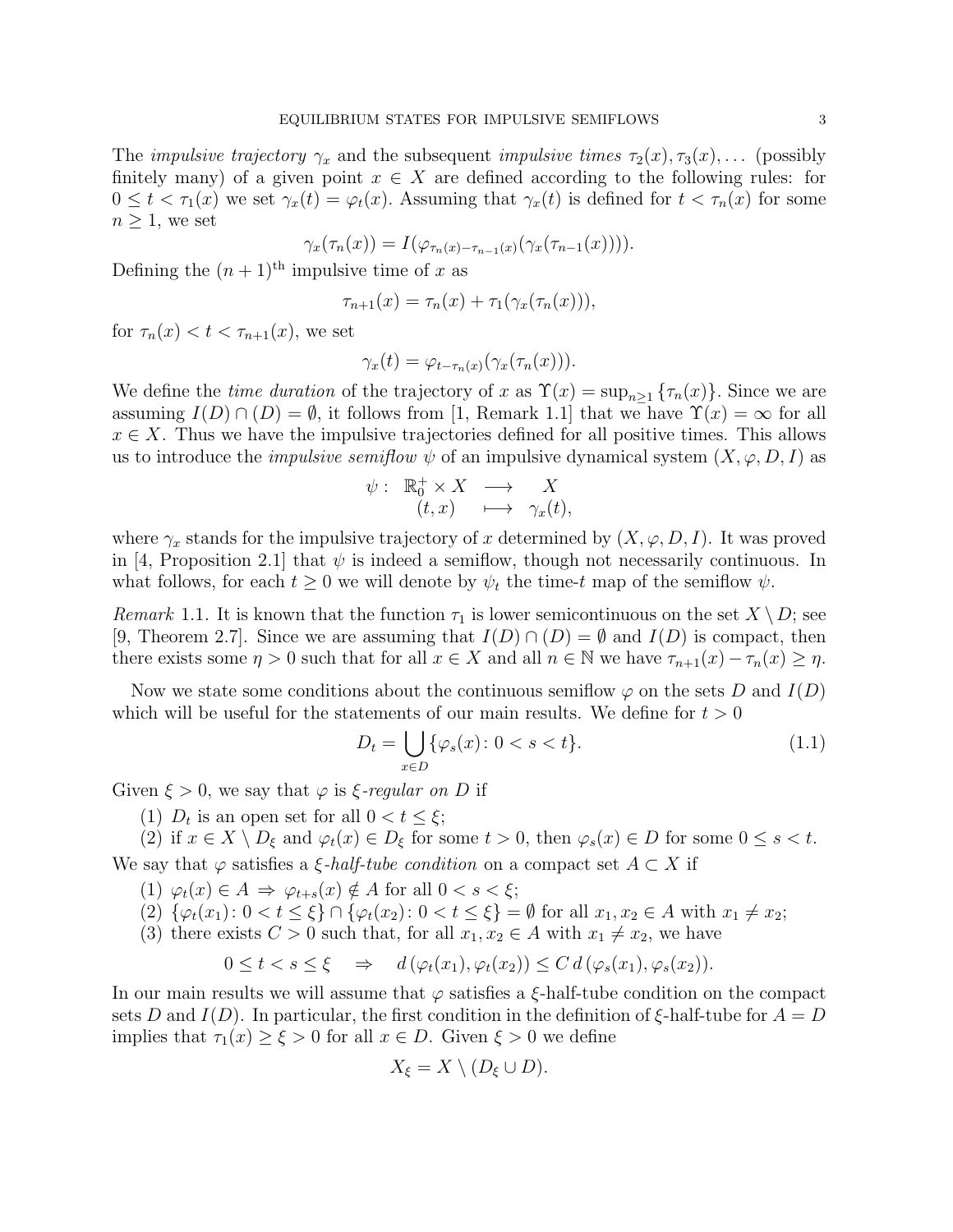Since *D* is compact, *I* is continuous and  $I(D) \cap D = \emptyset$ , we may choose  $\xi$  small enough so that  $I(D) \cap D_{\xi} = \emptyset$ . Therefore, the set  $X_{\xi}$  is forward invariant under  $\psi$ , that is

$$
\psi_t(X_\xi) \subseteq X_\xi, \quad \forall t \ge 0. \tag{1.2}
$$

For future use, we introduce the function

$$
\tau_{\xi}^*: X_{\xi} \cup D \to [0, +\infty]
$$

defined as

$$
\tau_{\xi}^*(x) = \begin{cases} \tau_1(x), & \text{if } x \in X_{\xi}; \\ 0, & \text{if } x \in D. \end{cases}
$$

For latter reference we gather as  $(C1)$ - $(C5)$  all the properties that we need about impulsive dynamical systems in the list below. We assume that there exists  $\xi_0 > 0$  such that for all  $0 < \xi < \xi_0$  we have:

 $(C1)$   $I: D \to X$  is Lipschitz with  $Lip(I) \leq 1$  and  $I(D) \cap D = \emptyset$ ;

- $(C2)$   $I(\Omega_{\psi} \cap D) \subset \Omega_{\psi} \setminus D$ , where  $\Omega_{\psi}$  denotes the set of non-wandering points of  $\psi$ ;
- (C3) *φ* is *ξ*-regular on *D*;
- (C4) *φ* satisfies a *ξ*-half-tube condition on both *D* and *I*(*D*);
- (C5)  $\tau_{\xi}^{*}$  is continuous.

Notice that conditions (C3)-(C4) hold, for instance, when  $\varphi$  is a  $C^1$  semiflow on a manifold for which *D* and  $I(D)$  are submanifolds transversal to the flow direction. Moreover, condition (C2) ensures that  $\Omega_{\psi} \setminus D$  is invariant by  $\psi$  (cf. [1, Theorem B]) and conditions (C2) and (C5) are essential to guarantee that  $\mathcal{M}_{\psi}(X) \neq \emptyset$  (cf. [1, Theorem A]).

1.2. **Expansiveness.** Here we recall the classical definition of expansiveness for a continuous semiflow and introduce an adapted version for an impulsive semiflow.

*Continuous semiflow.* Let  $\varphi$  be a continuous semiflow on a metric space  $(X, d)$ . We say that  $\varphi$  is *positively expansive* on *X* if for every  $\delta > 0$  there exists  $\varepsilon > 0$  such that, if  $x, y \in X$  and a continuous map  $s : \mathbb{R}_0^+ \to \mathbb{R}_0^+$  with  $s(0) = 0$  satisfy  $d(\varphi_t(x), \varphi_{s(t)}(y)) < \varepsilon$ for all  $t \geq 0$ , then  $y = \varphi_t(x)$  for some  $0 < t < \delta$ .

*Impulsive semiflow.* Let  $\psi$  be the semiflow of an impulsive dynamical system  $(X, \varphi, D, I)$ . Given  $\varepsilon > 0$ , consider  $B_{\varepsilon}(D)$  the  $\varepsilon$ -neighborhood of D in X. We say that  $\psi$  is *positively expansive* on *X* if for every  $\delta > 0$  there exists  $\varepsilon > 0$  such that, if  $x, y \in X$  and a continuous  $\text{map } s: \mathbb{R}_0^+ \to \mathbb{R}_0^+ \text{ with } s(0) = 0 \text{ satisfy } d(\psi_t(x), \psi_{s(t)}(y)) < \varepsilon \text{ for all } t \geq 0 \text{ such that }$  $\psi_t(x), \psi_{s(t)}(y) \notin B_{\varepsilon}(D)$ , then  $y = \psi_t(x)$  for some  $0 < t < \delta$ .

1.3. **Specification.** Let  $\psi$  be a semiflow on a metric space  $(X, d)$ . We say that  $\psi$  has the *specification* property on *X* if for all  $\varepsilon > 0$  there exist  $L > 0$  such that, for any sequence  $x_0, \ldots, x_n$  of points in *X* and any sequence  $0 \le t_0 < \cdots < t_{n+1}$  such that  $t_{i+1} - t_i \ge L$  for all  $0 \leq i \leq n$ , there are  $y \in X$  and  $r : \mathbb{R}_0^+ \to \mathbb{R}_0^+$  constant on each interval  $[t_i, t_{i+1}]$ , whose values depend only on  $x_0, \ldots, x_n$ , that also satisfy

$$
r([t_0, t_1]) = 0
$$
 and  $|r([t_{i+1}, t_{i+2}]) - r([t_i, t_{i+1}])| < \varepsilon$ ,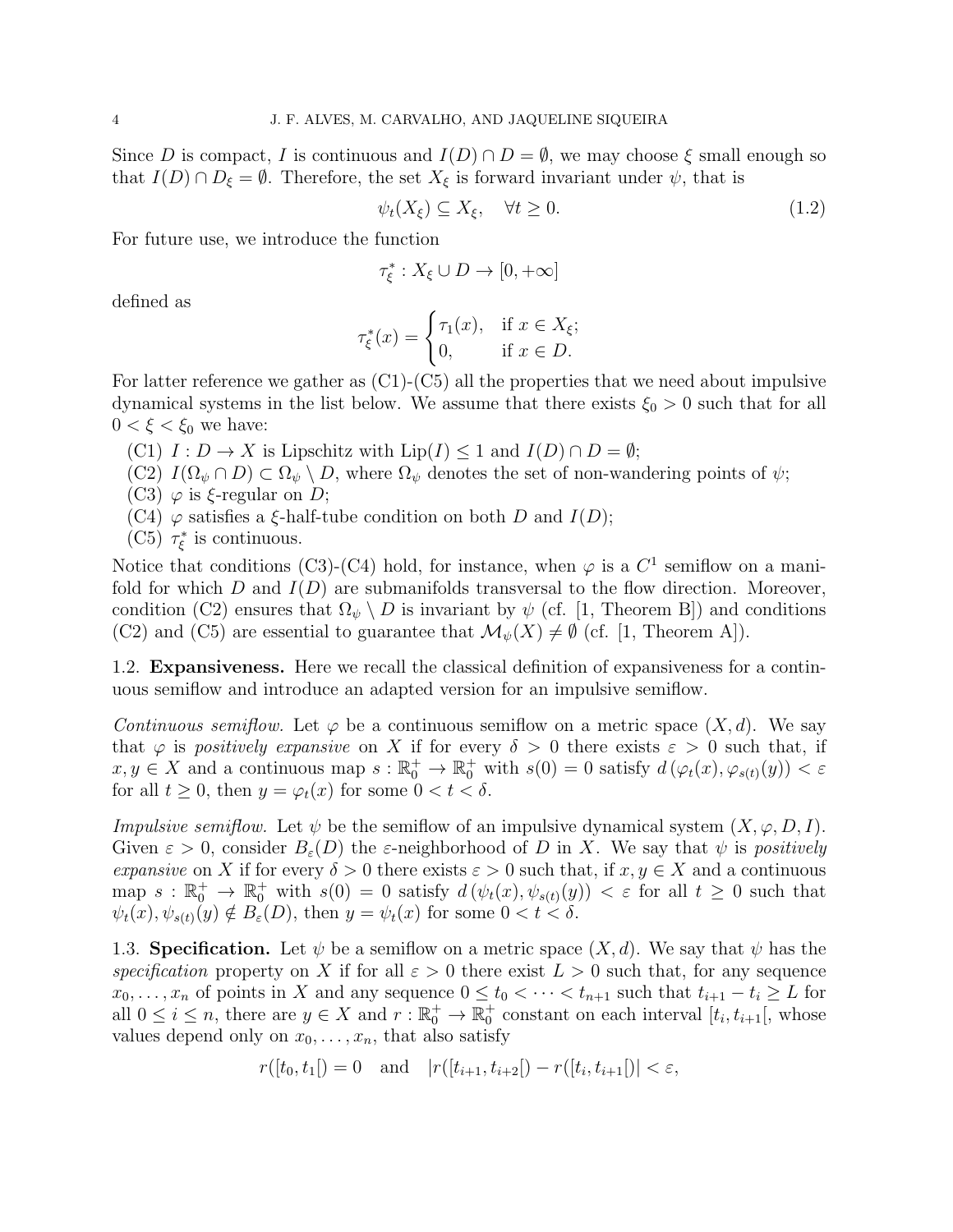for which

$$
d(\psi_{t+r(t)}(y), \psi_{t-t_i}(x_i)) < \varepsilon, \quad \forall \, t \in [t_i, t_{i+1} - L[ \quad \forall \, 0 \le i \le n.
$$

The specification is said to be *periodic* if we can always choose *y* periodic with the minimum period in  $[t_{n+1} - t_0 - n\varepsilon, t_{n+1} - t_0 + n\varepsilon].$ 

1.4. **Equilibrium states.** Let  $\psi$  be a semiflow on a compact metric space  $(X, d)$ . In what follows we will denote by  $\mathcal{M}_{\psi}^{t}(X)$  the set of probability measures defined on the  $\sigma$ -algebra of the Borel subsets of *X* which are invariant under  $\psi_t$ , and set

$$
\mathcal{M}_{\psi}(X) = \bigcap_{t \geq 0} \mathcal{M}_{\psi}^{t}(X).
$$

An *equilibrium state* for a continuous potential function  $f: X \to \mathbb{R}$  is a probability measure  $\mu_f \in \mathcal{M}_{\psi}(X)$  which maximizes the map

$$
\mu \in \mathcal{M}_{\psi}(X) \quad \longmapsto \quad h_{\mu}(\psi_1) + \int f \, d\mu,
$$

where  $h_{\mu}(\psi_1)$  stands for the *metric entropy* of the time-one map of the semiflow  $\psi$  with respect to the measure  $\mu$ . One of the main issues concerning equilibrium states is to determine an appropriate space of potential functions. We consider again the cases of continuous and impulsive semiflows separately.

*Continuous semiflow.* Given a continuous semiflow  $\varphi$  on X, denote by  $V(\varphi)$  the space of continuous maps  $f: X \to \mathbb{R}$  for which there are  $K > 0$  and  $\varepsilon > 0$  such that for every  $t > 0$ we have

$$
\left| \int_0^t f(\varphi_s(x)) \, ds - \int_0^t f(\varphi_s(y)) \, ds \right| < K,\tag{1.3}
$$

whenever

 $d(\varphi_s(x), \varphi_s(y)) < \varepsilon, \quad \forall s \in [0, t].$ 

It was proved in [17] that each  $f \in V(\varphi)$  has a unique equilibrium state if  $\varphi$  is continuous and satisfies positive expansiveness and periodic specification. The same conclusion was obtained in [12] under slightly different assumptions.

*Remark* 1.2. Actually, the results in [17] are proved for flows, but it is straightforward to check that, after modifying the notion of expansiveness as done in Subsection 1.2, the argument still holds for semiflows.

*Impulsive semiflow.* Consider now *ψ* as the semiflow of an impulsive dynamical system  $(X, \varphi, D, I)$ . In this context we need to restrict the set of potential functions for which we are going to find an equilibrium state, introducing a slightly more demanding version of the space of potential functions. We define  $V^*(\psi)$  as the set of continuous maps  $f: X \to \mathbb{R}$ for which

(1) 
$$
f(x) = f(I(x))
$$
 for all  $x \in D$ ;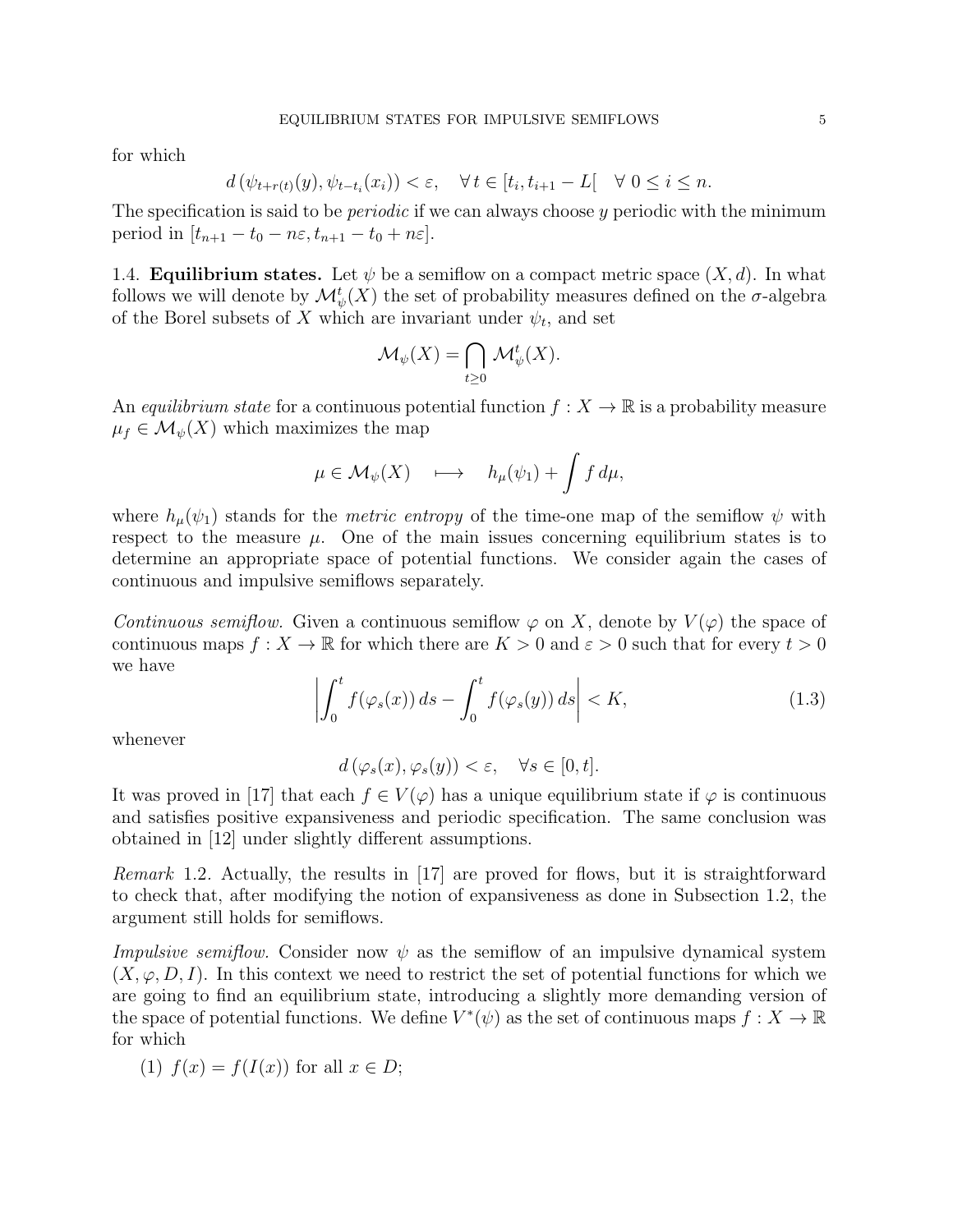(2) there are  $K > 0$  and  $\varepsilon > 0$  such that for every  $t > 0$  we have

$$
\left| \int_0^t f(\psi_s(x)) ds - \int_0^t f(\psi_s(y)) ds \right| < K,\tag{1.4}
$$

whenever  $d(\psi_s(x), \psi_s(y)) < \varepsilon$  for all  $s \in [0, t]$  such that  $\psi_s(x), \psi_s(y) \notin B_{\varepsilon}(D)$ .

For instance, constant potential functions belong to  $V^*(\psi)$ . The aim of our first result is to extend Franco's Theorem [17] on the existence and uniqueness of equilibrium states for potential functions in  $V^*(\psi)$ . As in [17], to ensure uniqueness we need to assume some finite dimensionality condition on the metric space  $X$ ; see e.g. [15, Chapter 3]. Here we also need a uniform control on the number of preimages under the impulsive function *I*.

**Theorem A.** *Let X be a compact metric space and ψ the semiflow of an impulsive dynamical system*  $(X, \varphi, D, I)$  *for which*  $(Cl)$ - $(C5)$  *hold.* If  $\psi$  *is positively expansive and has the periodic specification property in*  $\Omega_{\psi} \setminus D$ , then any potential function  $f \in V^*(\psi)$  has an *equilibrium state. Moreover, if*  $\dim(X) < \infty$  *and there is*  $k > 0$  *such that*  $\#I^{-1}(\{y\}) \leq k$ *for every*  $y \in I(D)$ *, then the equilibrium state is unique.* 

In particular, taking f the null function, we deduce that the impulsive semiflow  $\psi$  has a probability measure of maximum entropy, which in some cases is unique.

1.5. **Topological pressure.** Here we briefly recall the classical definition of topological pressure for continuous semiflows (see [17] for details) and generalize this concept to impulsive semiflows.

*Classical definition.* Let  $(X, d)$  be a compact metric space and  $\varphi : X \times \mathbb{R}_0^+ \to X$  be a continuous semiflow. Given  $\varepsilon > 0$  and  $t \in \mathbb{R}^+$ , a subset *E* of *X* is said to be  $(\varphi, \varepsilon, t)$ *separated* if for any  $x, y \in X$  with  $x \neq y$  there is some  $s \in [0, t]$  such that  $d(\varphi_s(x), \varphi_s(y)) >$ *ε*. Given  $f: X \to \mathbb{R}$  a continuous potential function, define

$$
Z(\varphi, f, \varepsilon, t) = \sup \left\{ \sum_{x \in E} e^{\int_0^t f(\varphi_s(x)) ds} : E \text{ is } (\varphi, \varepsilon, t) \text{-separated} \right\},
$$
  

$$
P(\varphi, f, \varepsilon) = \limsup_{t \to +\infty} \frac{1}{t} \log Z(\varphi, f, \varepsilon, t).
$$

The *topological pressure* of f with respect to  $\varphi$  is defined as

$$
P(\varphi, f) = \lim_{\varepsilon \to 0} P(\varphi, f, \varepsilon).
$$

*New definition.* Let  $(X, d)$  be a compact metric space and  $\psi$ :  $\mathbb{R}_0^+ \times X \to X$  a semiflow (possibly not continuous). Consider a function *T* assigning to each  $x \in X$  a sequence  $(T_n(x))_{n \in A(x)}$  of nonnegative numbers, where either  $A(x) = \mathbb{N}$  or  $A(x) = \{1, \ldots, \ell\}$  for some  $\ell \in \mathbb{N}$ . We say that *T* is *admissible* if there exists  $\eta > 0$  such that for all  $x \in X$  and all  $n \in \mathbb{N}$  with  $n + 1 \in A(x)$  we have

(1)  $T_{n+1}(x) - T_n(x) \geq \eta;$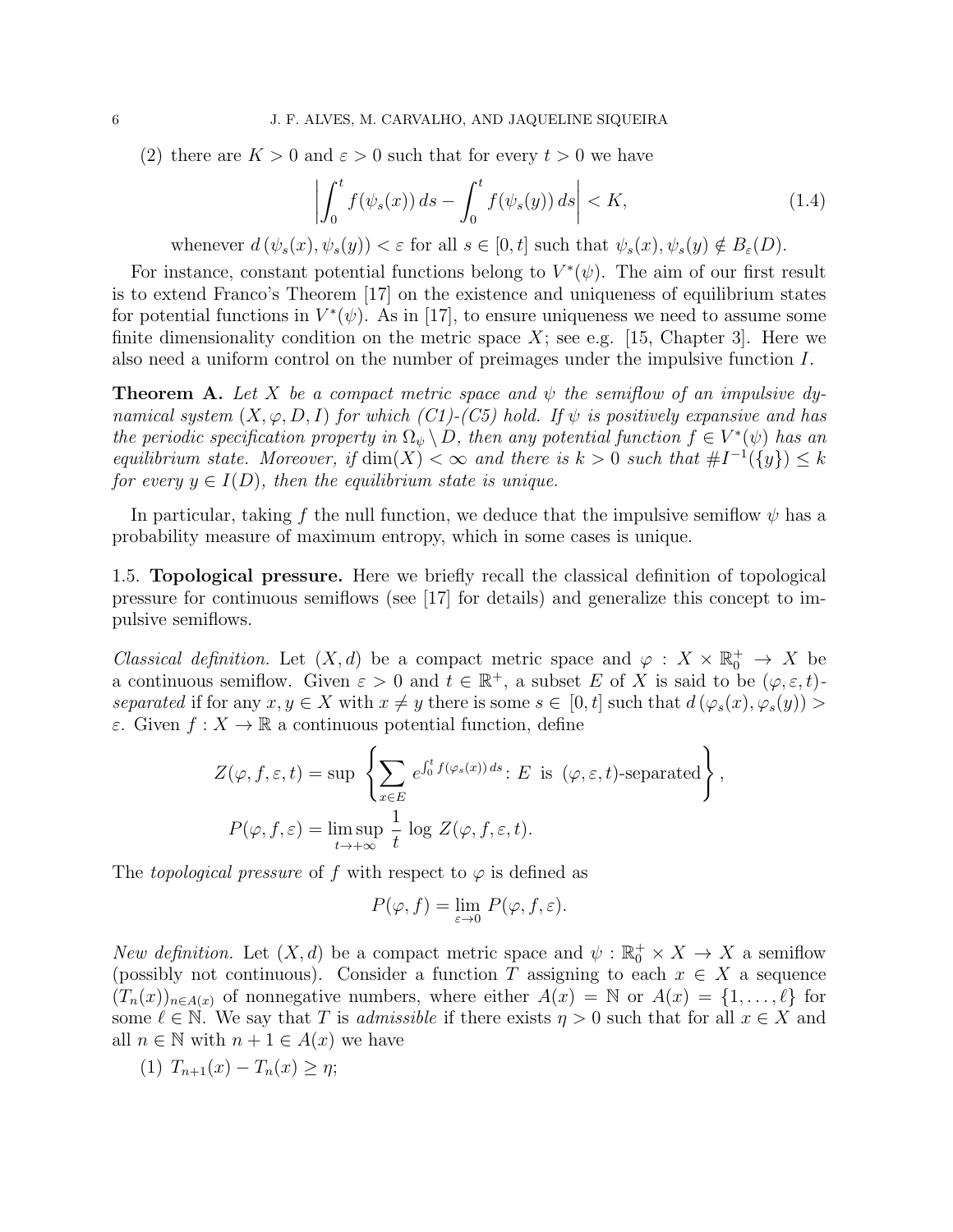(2) 
$$
T_n(\psi_t(x)) = \begin{cases} T_n(x) - t, & \text{if } T_{n-1}(x) < t < T_n(x); \\ T_{n+1}(x), & \text{if } t = T_n(x). \end{cases}
$$

For each admissible function *T*,  $x \in X$ ,  $t > 0$  and  $0 < \delta < \eta/2$ , we define

$$
J_{t,\delta}^T(x) = [0,t] \setminus \bigcup_{j \in A(x)}] T_j(x) - \delta, T_j(x) + \delta.
$$

Observe that  $J_{t,\delta}^T(x) = [0,t]$ , whenever  $T_1(x) > t$ . Given  $\varepsilon > 0$  and  $t \in \mathbb{R}^+$ , we say that  $E \subset X$  is  $(\varphi, \delta, \varepsilon, t)$ *-separated* if for any  $x, y \in X$  with  $x \neq y$  there is some  $s \in J_{t,\delta}^T(x)$  such that  $d(\varphi_s(x), \varphi_s(y)) > \varepsilon$ . Given a continuous potential function  $f: X \to \mathbb{R}$ , we define

$$
Z^T(\varphi, f, \delta, \varepsilon, t) = \sup \left\{ \sum_{x \in E} \exp \left( \int_0^t f(\varphi_s(x)) \, ds \right) : E \text{ is finite and } (\varphi, \delta, \varepsilon, t) \text{-separated} \right\},
$$
  

$$
P^T(\varphi, f, \delta, \varepsilon) = \limsup_{t \to +\infty} \frac{1}{t} \log Z_t^T(\varphi, f, \delta, \varepsilon),
$$
  

$$
P^T(\varphi, f, \delta) = \lim_{\varepsilon \to 0} P^T(\varphi, f, \delta, \varepsilon).
$$

Finally, the *T*-topological pressure of f with respect to  $\varphi$  is defined as

$$
P^T(\varphi, f) = \lim_{\delta \to 0} P^T(\varphi, f, \delta).
$$

Notice that, as in the classical case, the *T-topological pressure* is well defined, because

- (1) if  $0 < \varepsilon_1 < \varepsilon_2$ , then  $Z^T(\varphi, f, \varepsilon_1, \delta, t) \geq Z^T(\psi, f, \varepsilon_2, \delta, t);$
- (2) if  $0 < \varepsilon_1 < \varepsilon_2$ , then  $P^T(\psi, f, \varepsilon_1, \delta) \ge P^T(\psi, f, \varepsilon_2, \delta);$
- (3) if  $0 < \delta_1 < \delta_2$ , then  $P^T(\psi, f, \delta_1) \ge P^T(\psi, f, \delta_2)$ .

The next result shows that for continuous semiflows the classical and new notions of topological pressure coincide.

**Theorem B.** Let X be a compact metric space,  $\varphi$  a continuous semiflow on X and T and *admissible function.* If  $f: X \to \mathbb{R}$  *is a continuous potential function, then*  $P^T(\varphi, f) =$  $P(\varphi, f)$ .

The previous result motivates our definition of topological pressure for an impulsive semiflow. First of all observe that given  $\psi$  the impulsive semiflow of an impulsive dynamical system  $(X, \varphi, D, I)$ , the function  $\tau$  assigning to each point in X its sequence of impulsive times is admissible (recall Remark 1.1). Therefore, we may define the *topological pressure* of a potential function  $f: X \to \mathbb{R}$  with respect to an impulsive semiflow  $\psi$  as  $P^{\tau}(\psi, f)$ . In the sequel we establish a *variational principle* which generalizes [2, Theorem C]. Actually, for the particular choice of  $f = 0$  the next result gives [2, Theorem C].

**Theorem C.** Let *X* be a compact metric space and  $\psi$  the semiflow of an impulsive dy*namical system* (*X, φ, D, I*) *for which (C1)-(C5) hold. Then for any potential function*  $f \in V^*(\psi)$  *we have* 

$$
P^{\tau}(\psi, f) = \sup_{\mu \in \mathcal{M}_{\psi}(X)} \left\{ h_{\mu}(\psi_1) + \int f d\mu \right\},\,
$$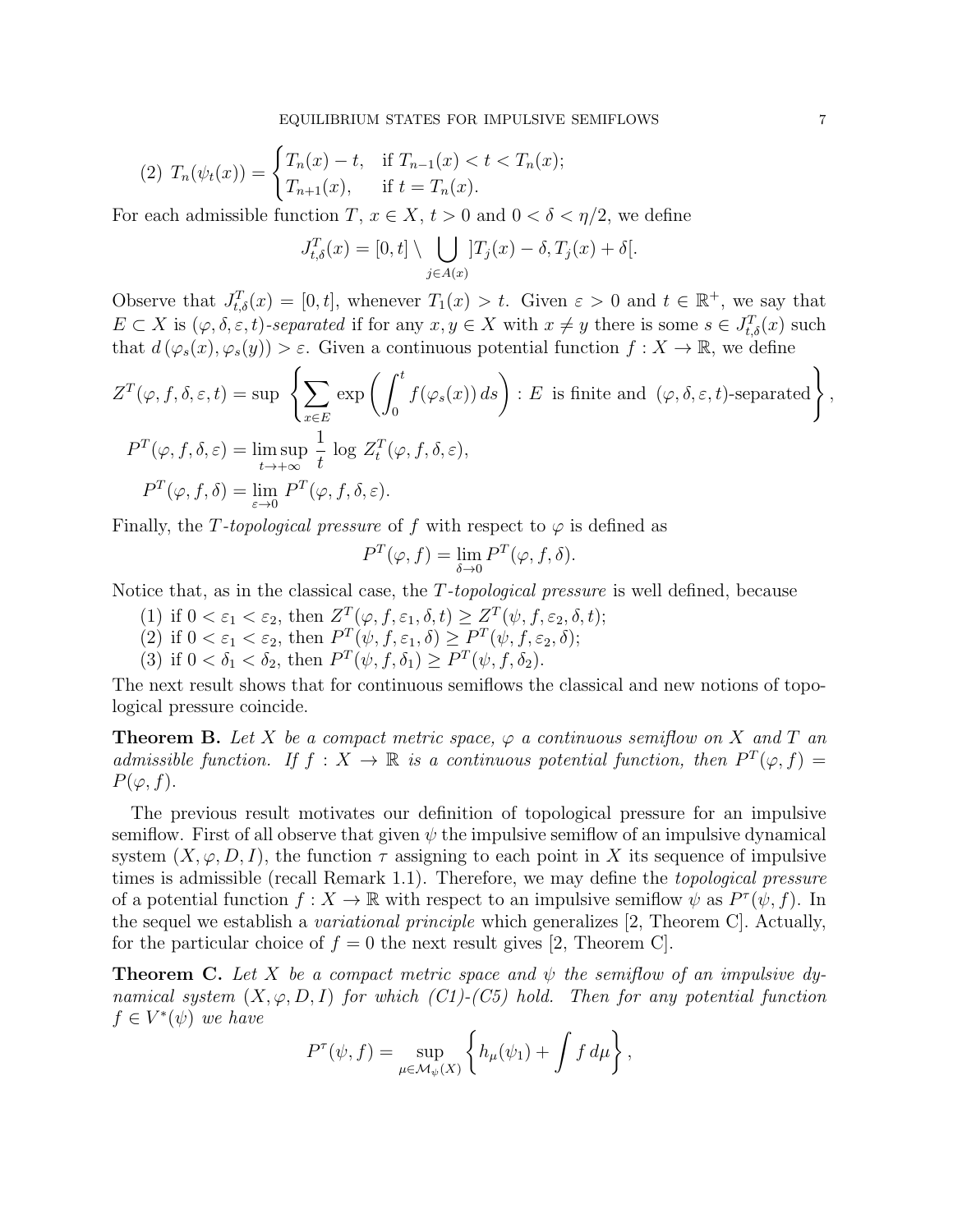*where*  $\psi_1$  *stands for the time one map of the semiflow*  $\psi$ *.* 

Under both expansivity and specification assumptions, it follows from Theorem A that the supremum in this last result is attained. As  $\Omega_{\psi_1} \subseteq \Omega_{\psi}$  and for any probability measure  $\mu \in \mathcal{M}_{\psi}(X)$  we have  $\mu(D) = 0$  (see [1, Lemma 4.7]), then

$$
h_{\mu}(\psi_1) + \int f d\mu = h_{\mu}(\psi_1|_{\Omega_{\psi}\backslash D}) + \int_{\Omega_{\psi}\backslash D} f d\mu,
$$

for any  $\mu \in \mathcal{M}_{\psi}(X)$ , and so it follows from Theorem C that

$$
P^{\tau}(\psi, f) = P^{\tau}(\psi|_{\Omega_{\psi} \backslash D}, f|_{\Omega_{\psi} \backslash D}).
$$

## 2. Classical and new pressure

Here we prove that the modified definition of topological pressure coincides with the classical one for continuous semiflows and continuous potential functions defined on compact metric spaces, thus proving Theorem B.

Let  $(X, d)$  be a compact metric space,  $\varphi$  a continuous semiflow on X and  $f: X \to \mathbb{R}$  a continuous potential function. Given *T* admissible, consider  $\eta > 0$  as in the definition of an admissible function and fix constants  $0 < \delta < \eta/2$ ,  $\varepsilon > 0$  and  $t > 0$ . Notice that for every  $x \in X$  we have

$$
Z^T(\varphi, f, \delta, \varepsilon, t) \leq Z(\varphi, f, \varepsilon, t),
$$

and so

$$
P^T(\varphi, f) \le P(\varphi, f).
$$

We will now prove the reverse inequality. We start by stating a useful lemma whose proof can be found in [2, Lemma 2.1].

**Lemma 2.1.** Let  $\varphi$  be a continuous semiflow on a compact metric space X. For each  $\varepsilon > 0$ there is  $\alpha > 0$  such that  $d(\varphi_s(x), \varphi_u(x)) < \varepsilon$  for all  $x \in X$  and  $s, u \ge 0$  with  $|s - u| < \alpha$ .

Consider an arbitrary  $\varepsilon > 0$ . By Lemma 2.1 there exists  $\alpha > 0$  such that for all  $z \in X$ and all  $s, u > 0$  with  $|s - u| < \alpha$ , we have

$$
d(\varphi_s(z), \varphi_u(z)) < \varepsilon/4. \tag{2.1}
$$

Hence, if  $x, y \in X$  and  $s \geq 0$  satisfy

$$
d(\varphi_s(x), \varphi_s(y)) > \varepsilon, \tag{2.2}
$$

then, for every  $u \in (s - \alpha, s + \alpha)$ , we get

$$
d(\varphi_s(x), \varphi_s(y)) \leq d(\varphi_s(x), \varphi_u(x)) + d(\varphi_u(x), \varphi_u(y)) + d(\varphi_u(y), \varphi_s(y))
$$

which, together with  $(2.1)$  and  $(2.2)$ , implies

$$
d(\varphi_u(x), \varphi_u(y)) > \varepsilon/2. \tag{2.3}
$$

Consider now  $E \subseteq X$  being  $(\varphi, t, \varepsilon)$ -separated. As  $\varphi$  is continuous, the set E is finite. By definition, for every  $x, y \in E$ ,  $x \neq y$ , there exists  $s \in [0, t]$  such that

$$
d(\varphi_s(x), \varphi_s(y)) \ge \varepsilon.
$$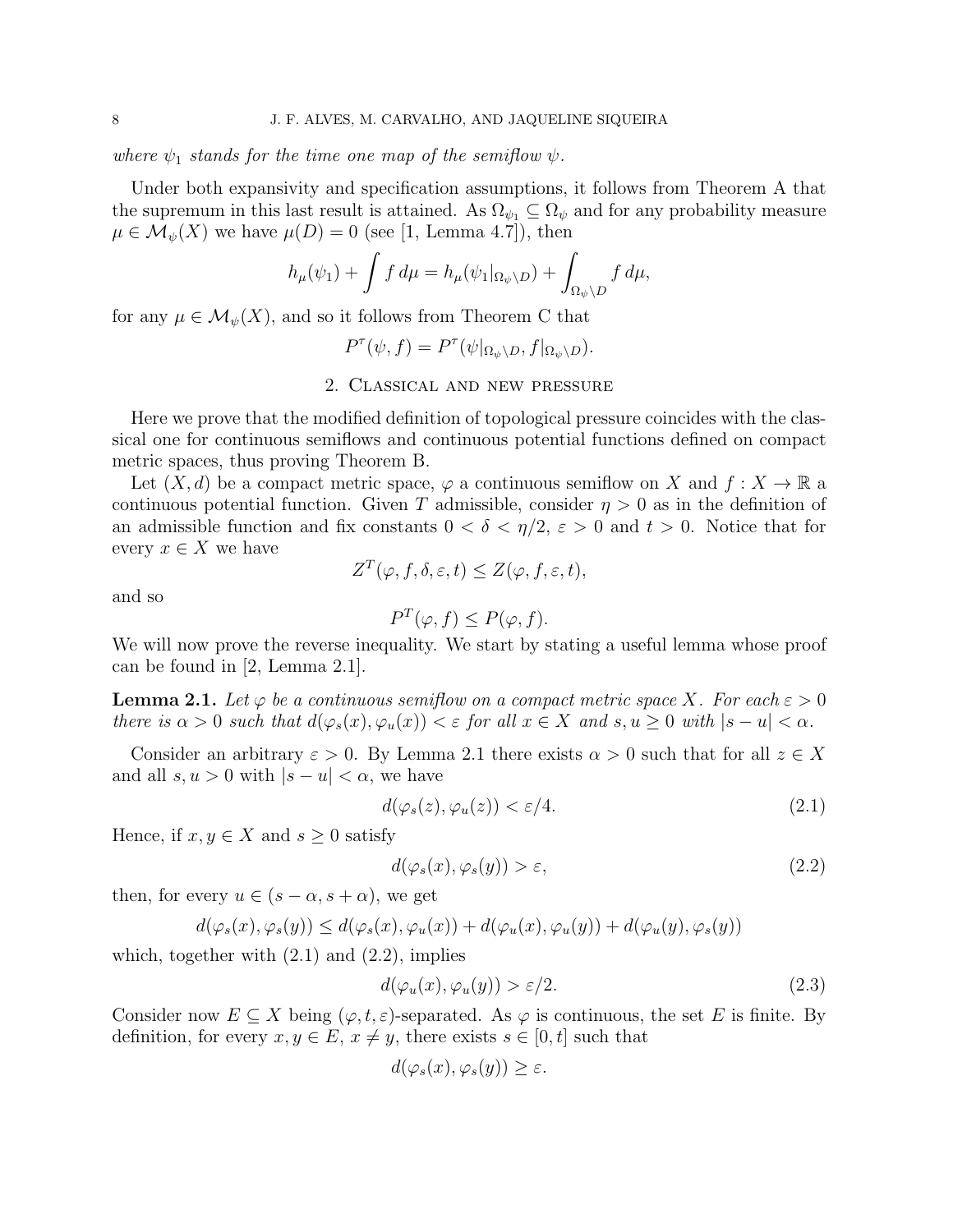Choose  $0 < \delta < \min\{\eta, \alpha/2, \varepsilon\}$  and  $0 < \varepsilon' < \varepsilon/2$ . By (2.3), if  $u \in (s - 2\delta, s + 2\delta)$ , then  $d(\varphi_u(x), \varphi_u(y)) > \varepsilon/2 > \varepsilon'.$ 

If  $s \in J_{t,\delta}^T(x)$  for some  $t > 0$ , then  $y \notin B^T(x, \varphi, \delta, \varepsilon', t)$ , where

$$
B^{T}(x, \varphi, \delta, \varepsilon', t) = \left\{ z \in X : d(\psi_{s}(x), \psi_{s}(z)) < \varepsilon', \ \forall s \in J_{t, \delta}^{T}(x) \right\}
$$

Otherwise,  $J_{t,\delta}^T(x) \cap (s-2\delta, s+2\delta) \neq \emptyset$ , and then  $y \notin B^T(x, \varphi, \delta, \varepsilon', t)$ . So, E is  $(\varphi, T, \delta, \varepsilon', t)$ separated. Hence

$$
Z(\varphi, \varepsilon, t) \le Z^T(\varphi, \delta, \varepsilon', t),
$$

and so

$$
\frac{1}{t}\log Z(\varphi, f, \varepsilon, t) \leq \frac{1}{t}\log Z^T(\varphi, f, \delta, \varepsilon', t).
$$

Taking the upper limit as  $t \to +\infty$ , we get

$$
P(\varphi, f, \varepsilon) \le P^T(\varphi, f, \delta, \varepsilon').
$$

Now, taking  $\varepsilon' \to 0$  we obtain

$$
P(\varphi, f, \varepsilon) \le P^T(\varphi, f, \delta).
$$

Noticing that  $\delta \to 0$  when  $\varepsilon \to 0$ , we have

$$
P(\varphi, f) \le P^T(\varphi, f).
$$

This finishes the proof of Theorem B.

#### 3. Refinements and semiconjugacies

Given *T* and *T'* two admissible functions in *X*, we say that *T'* refines *T*, and write  $T' \succ T$ , if for all *x* ∈ *X* and *n* ∈ N there exists  $m = m(n, x)$  ∈ N such that  $T_n(x) = T'_m(x)$ . Our new concept of topological pressure is monotone with respect to the refinement of admissible functions and invariant by semiflow equivalences that respect the fixed admissible functions. The proofs of these properties are given in the two lemmas below and differ only in minor details from analogous results in [2, Section 2.2].

**Lemma 3.1.** Let  $\psi$  be a semiflow on X. If  $T$  and  $T'$  are admissible functions such that  $T' \succ T$ , then  $P^T(\psi, f) \ge P^{T'}(\psi, f)$  for any continuous potential function  $f: X \to \mathbb{R}$ .

*Proof.* Given  $\varepsilon, t > 0, 0 < \delta < \eta/2$  and a finite  $(\psi, T', \delta, \varepsilon, t)$ -separated subset  $E$ , as  $T' \succ T$ , the set *E* is a  $(\psi, T, \delta, \varepsilon, t)$ -separated as well. Therefore

$$
Z^{T'}(\psi, \delta, \varepsilon, t) \le Z^{T}(\psi, \delta, \varepsilon, t),
$$

which clearly yields our conclusion.

Given two semiflows  $\psi : \mathbb{R}_0^+ \times X \to X$  and  $\psi' : \mathbb{R}_0^+ \times X' \to X'$ , acting on the metric spaces  $(X, d)$  and  $(X', d')$ , and two admissible functions *T* and *T'* defined on *X* and *X'*, respectively, we say that a uniformly continuous surjective map  $h: X \to X'$  is a  $(T, T')$ *semiconjugacy* between  $\psi$  and  $\psi'$  if

(1) 
$$
\psi'_t \circ h = h \circ \psi_t
$$
 for all  $t \geq 0$ ;

*.*

$$
\sqcup
$$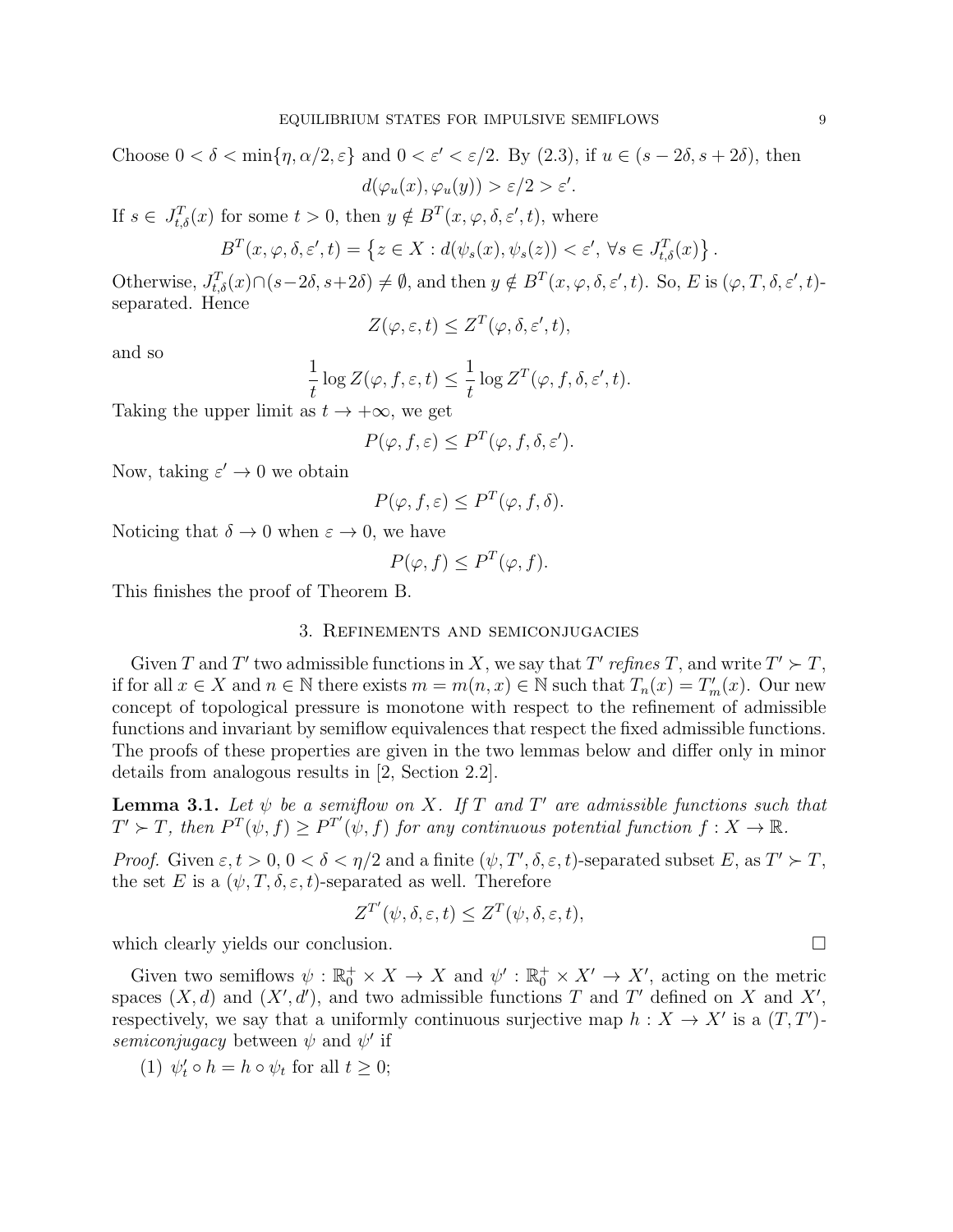$(T')T'(h(x)) = T(x)$  for all  $x \in X$ .

**Lemma 3.2.** Let  $h: X \to X'$  be a  $(T, T')$ -semiconjugacy between the semiflows  $\psi$  and  $\psi'$ *on X and X′ , respectively, such that the pre-image of each point under h is finite. Then*  $P^T(\psi, f \circ h) \geq P^{T'}(\psi', f)$  *for any continuous potential function*  $f : X' \to \mathbb{R}$ *.* 

*Proof.* Let  $\psi$ :  $\mathbb{R}_0^+ \times X \to X$  and  $\psi'$ :  $\mathbb{R}_0^+ \times X' \to X'$  be two semiconjugate semiflows and *h* be such a semiconjugacy. As *h* is uniformly continuous, given  $\varepsilon > 0$  there exists  $\varepsilon' > 0$ such that for  $a, b \in X$ 

$$
d(a,b) < \varepsilon' \quad \Rightarrow \quad d'(h(a), h(b)) < \varepsilon.
$$

Fix  $t > 0$  and  $0 < \delta < \eta/2$ , and consider a finite  $(\psi', T', t, \varepsilon, \delta)$ -separated set  $B \subseteq X'$ . Then  $A = h^{-1}(B)$  is finite, although it may have a cardinal bigger or equal than the one of *B*. Moreover, *A* is a  $(\psi, T, t, \varepsilon', \delta)$ -separated set of *X*. Indeed, for all  $a, b \in A$ , there are  $t_n \in J_{t,\delta}^{T'}(h(a))$  and  $s_n \in J_{t,\delta}^{T'}(h(b))$  such that

$$
d'(\psi'_{t_n}(h(a)), \psi'_{t_n}(h(b))) \geq \varepsilon
$$
 and  $d'(\psi'_{s_n}(h(a)), \psi'_{s_n}(h(b))) \geq \varepsilon$ 

that is,

$$
d'(h \circ \psi_{t_n}(a), h \circ \psi_{t_n}(b)) \geq \varepsilon \quad \text{and} \quad d'(h \circ \psi_{s_n}(a), h \circ \psi_{s_n}(b)) \geq \varepsilon.
$$

Therefore,

$$
d(\psi_{t_n}(a), \psi_{t_n}(b)) \ge \varepsilon'
$$
 and  $d(\psi_{s_n}(a), \psi_{s_n}(b)) \ge \varepsilon'.$ 

Taking into account that, by definition of semiconjugacy,  $t_n \in J_{t,\delta}^T(a)$  and  $s_n \in J_{t,\delta}^T(b)$ , we deduce that

$$
Z^T(\psi, f \circ h, \delta, \varepsilon', t) \ge Z^{T'}(\psi', f, \delta, \varepsilon, t).
$$

Noticing that  $\varepsilon' \to 0$  when  $\varepsilon \to 0$ , we finally conclude our proof.

## 4. QUOTIENT DYNAMICS

Given an impulsive dynamical system  $(X, \varphi, D, I)$ , consider the equivalence relation  $\sim$ on *X* given by

$$
x \sim y \quad \Leftrightarrow \quad x = y, \quad y = I(x), \quad x = I(y) \quad \text{or} \quad I(x) = I(y).
$$
 (4.1)

Let  $\widetilde{X}$  denote the quotient space,  $\widetilde{x}$  the equivalence class of a point  $x \in X$  and  $\pi : X \to \widetilde{X}$ the natural projection. It follows from [1, Lemma 4.1] that  $\tilde{X}$  is a metrizable space. Actually, if *d* denotes the metric on *X*, a metric  $\tilde{d}$  on  $\tilde{X}$  that induces the quotient topology is given by

$$
\tilde{d}(\tilde{x}, \tilde{y}) = \inf \{ d(p_1, q_1) + d(p_2, q_2) + \cdots + d(p_n, q_n) \},
$$

where  $p_1, q_1, \ldots, p_n, q_n$  is any chain of points in *X* such that  $p_1 \sim x, q_1 \sim p_2, q_2 \sim p_3, \ldots$ *q*<sup>*n*</sup>  $\sim$  *y*. In particular, we have for all *x*, *y* ∈ *X* 

$$
\tilde{d}(\tilde{x}, \tilde{y}) \le d(x, y). \tag{4.2}
$$

In general, an inequality in the opposite direction is much more complicated. In the case that *I* does not expand distances we have the following result whose proof may be found in [2, Lemma 4.1].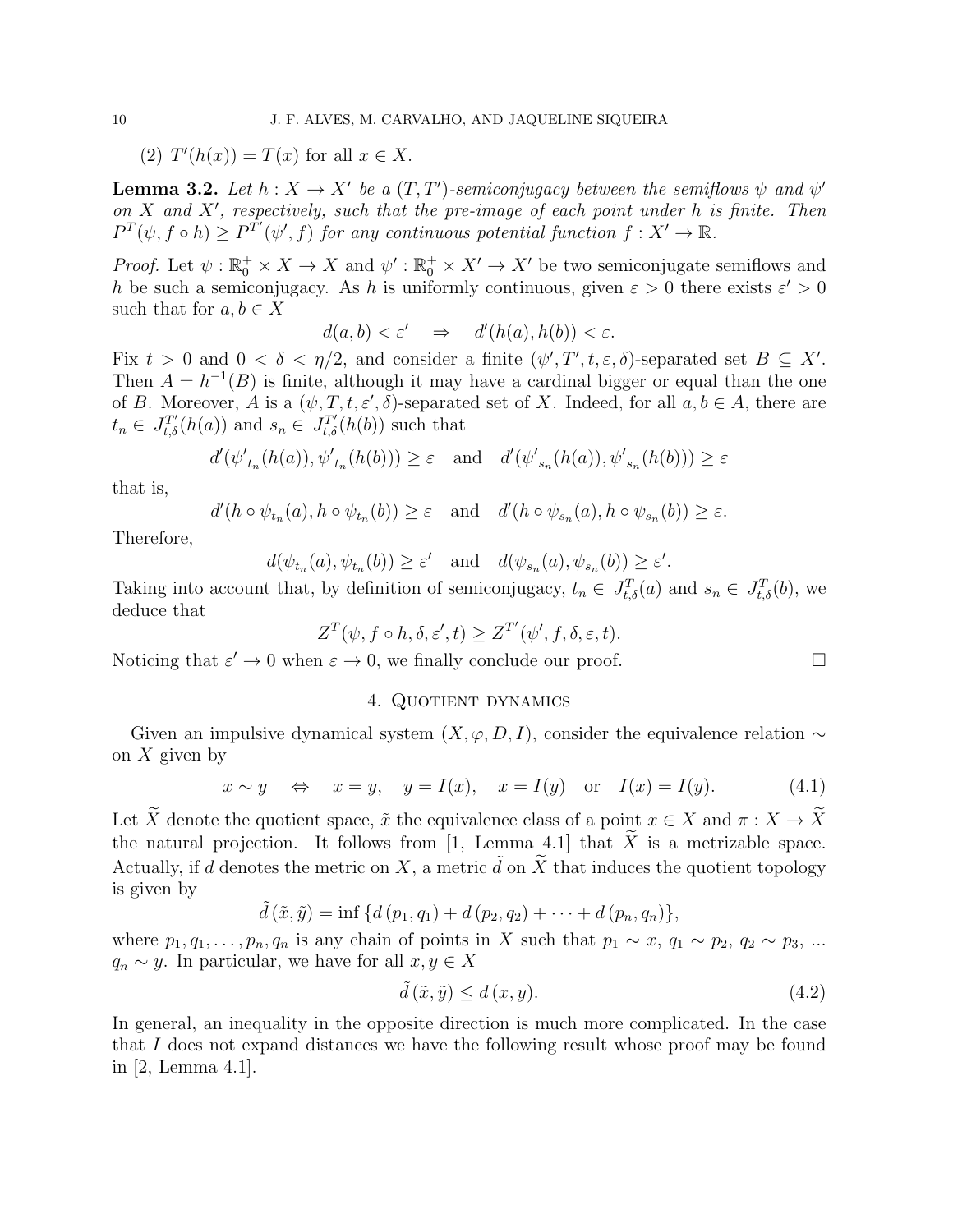**Lemma 4.1.** *If*  $\text{Lip}(I) \leq 1$ *, then for all*  $\tilde{x}, \tilde{y} \in \pi(X)$  *there exist*  $p, q \in X$  *such that*  $p \sim x$ *,*  $q \sim y$  *and*  $d(p, q) \leq 2 \tilde{d}(\tilde{x}, \tilde{y})$ .

Now take  $\xi > 0$  such that conditions (C1)-(C5) hold. Since  $I(D) \cap D = \emptyset$ , then each point in the set  $X_{\xi} = X \setminus (D_{\xi} \cup D)$  has a representative of its equivalence class in  $X \setminus D_{\xi}$ . This implies that

$$
\pi(X_{\xi}) = \pi(X \setminus D_{\xi}),\tag{4.3}
$$

and by the *ξ*-regular condition (C3) this is a compact set. As we are assuming that  $\varphi$ satisfies a *ξ*-half-tube condition, then  $X_{\xi}$  is invariant under  $\psi$ ; recall (1.2). With no risk of confusion, the restriction of  $\psi$  to  $X_{\xi}$  will still be denoted by  $\psi$ .

Given  $x, y \in X_{\xi}$  we have  $x \sim y$  if and only if  $x = y$ . So  $\pi|_{X_{\xi}}$  induces a continuous bijection from  $X_{\xi}$  onto the set

$$
\widetilde{X}_{\xi} = \pi(X_{\xi})
$$

that we shall denote by *H*. The map *H* allows us to introduce a semiflow  $\widetilde{\psi}$  on  $\widetilde{X}_{\xi}$  given by

$$
\psi(t,\tilde{x}) = H \circ \psi(t,x),\tag{4.4}
$$

for all  $x \in X_{\xi}$  and  $t \geq 0$ . Since the impulsive semiflow  $\psi$  satisfies conditions (C1) and (C5), it follows from [2, Lemma 4.2] that the semiflow  $\widetilde{\psi}$  is continuous. Moreover, *H* gives a semiconjugacy between the semiflows, i.e.

$$
\psi_t(H(x)) = H(\psi_t(x))
$$
\n(4.5)

for all  $x \in X_{\xi}$  and  $t \geq 0$ .

We are looking for measures of maximal entropy for the impulsive semiflow *ψ* and, more generally, equilibrium states for potential functions in  $V^*(\psi)$ . The strategy is to bring to X, via *H*, equilibrium states for the continuous quotient dynamics  $\psi$  defined on the compact quotient metric space  $\widetilde{X}_{\xi}$ . For this purpose, we will need to carry the expansiveness and periodic specification properties from the impulsive semiflow  $\psi$  to the quotient semiflow  $\psi$ . However, condition (C3) is incompatible with the periodic specification property for *ψ* in  $X_{\xi}$  (cf. Section 7). This is why we will restrict the impulsive semiflow  $\psi$  to  $\Omega_{\psi} \setminus D$ , a set that is contained in  $X_{\xi}$  for every  $0 < \xi < \xi_0$ . Recall that, as  $\psi$  is not continuous, its nonwandering set  $\Omega_{\psi}$ , although closed, may be not  $\psi$ -invariant. Yet, condition (C2) guarantees that  $\Omega_{\psi} \setminus D$  is  $\psi$ -invariant (see [1, Theorem B]) and, moreover, that  $\pi(\Omega_{\psi} \setminus D) = \pi(\Omega_{\psi})$ . In what follows we will consider  $\psi$  restricted to the compact set

$$
Y = \pi(\Omega_{\psi} \setminus D).
$$

**Lemma 4.2.** Let  $\psi$  be an impulsive semiflow.

- $(1)$  *If*  $\psi$  :  $\mathbb{R}_0^+ \times (\Omega_{\psi} \setminus D) \to \Omega_{\psi} \setminus D$  is positively expansive, then  $\widetilde{\psi}$  :  $\mathbb{R}_0^+ \times \widetilde{Y} \to \widetilde{Y}$  is *positively expansive.*
- (2) If  $\psi$  :  $\mathbb{R}_0^+ \times (\Omega_{\psi} \setminus D) \to \Omega_{\psi} \setminus D$  has the (periodic) specification property, then  $\widetilde{\psi} : \mathbb{R}^+_0 \times \widetilde{Y} \to \widetilde{Y}$  has the (periodic) specification property.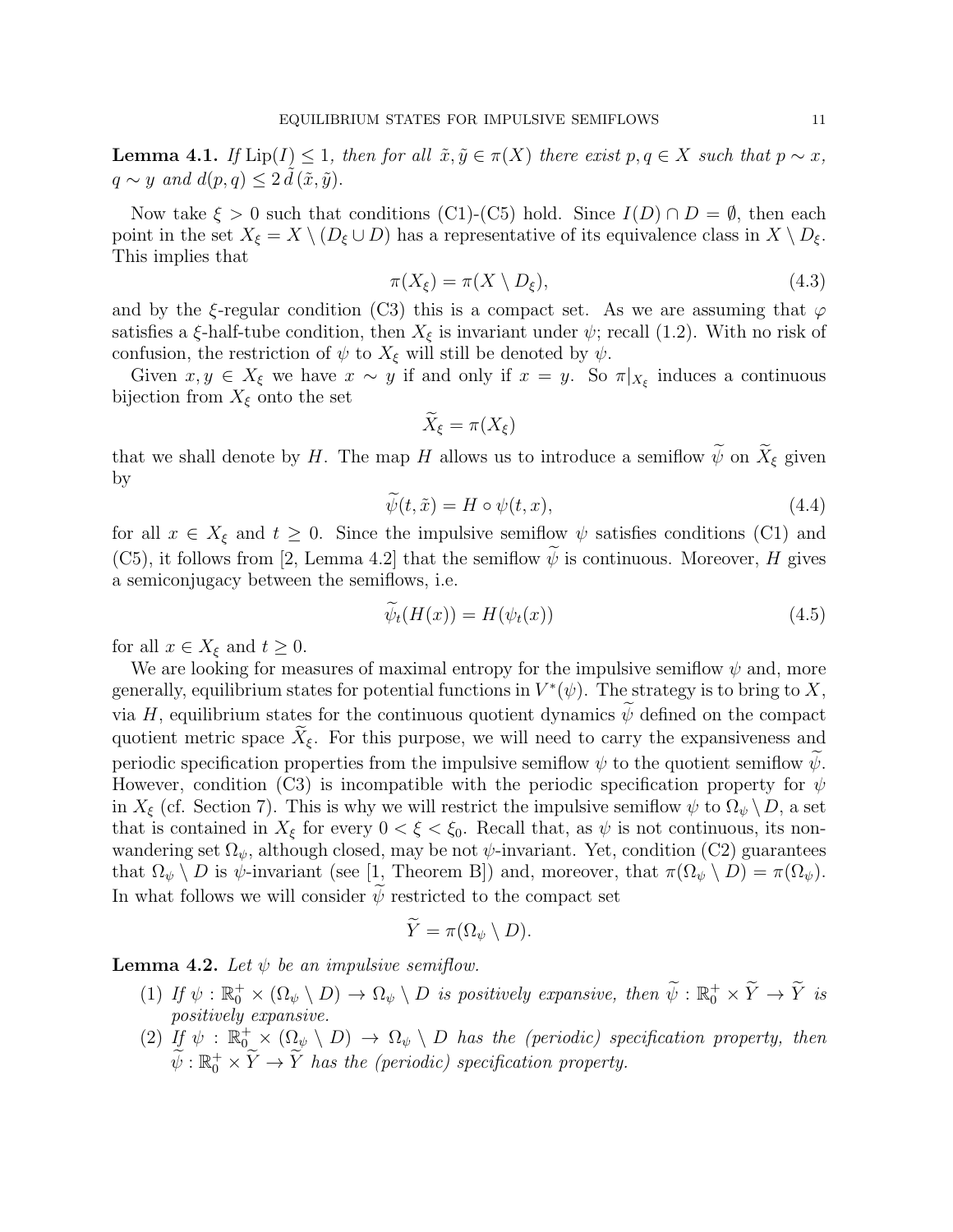*Proof.* (1) Suppose that  $\psi$  is expansive on  $\Omega_{\psi} \setminus D$ . Given  $\delta > 0$ , consider  $\varepsilon > 0$  associated to  $\delta$  as in the definition of expansiveness for the impulsive semiflow  $\psi$ . Let  $\tilde{x}, \tilde{y} \in \tilde{Y}$  and a continuous map  $s : \mathbb{R}_0^+ \to \mathbb{R}_0^+$  with  $s(0) = 0$  satisfying  $\tilde{d}(\widetilde{\psi}_t(\tilde{x}), \widetilde{\psi}_{s(t)}(\tilde{y})) < \varepsilon/2$  for all  $t \geq 0$ . Letting  $x = H^{-1}(\tilde{x})$  and  $y = H^{-1}(\tilde{y})$ , we have for all  $t \ge 0$ 

$$
\psi_t(x) = H^{-1}(\widetilde{\psi}_t(\tilde{x}))
$$
 and  $\psi_{s(t)}(y) = H^{-1}(\widetilde{\psi}_{s(t)}(\tilde{y})).$ 

Recall that the equivalence classes of  $\psi_s(x)$  and  $\psi_s(y)$  are reduced to a single point. Then, if  $\psi_t(x), \psi_{s(t)}(y) \notin B_{\varepsilon}(D)$ , it follows from Lemma 4.1 that  $d(\psi_t(x), \psi_{s(t)}(y)) < \varepsilon$ . Therefore,  $y = \psi_t(x)$  for some  $0 < t < \delta$ . This implies that  $\tilde{y} = \tilde{\psi}_t(\tilde{x})$ , and so  $\tilde{\psi}$  is expansive.

(2) Assume now that  $\psi$  has the (periodic) specification property on  $\Omega_{\psi} \setminus D$ . Given  $\varepsilon > 0$ , consider  $L > 0$  assigned to  $\varepsilon$  by the specification property. For each sequence  $\tilde{x}_0, \ldots, \tilde{x}_n$  in *Y* and each sequence  $0 \le t_0 < \cdots < t_{n+1}$  such that  $t_{i+1} - t_i \ge L$  for all  $0 \le i \le n$ , we have  $x_0, \ldots, x_n$  the unique representatives in  $\Omega_{\psi} \setminus D$  in the equivalence classes of  $x_0, \ldots, x_n$ , respectively. Then, as  $\psi$  has the (periodic) specification property in  $\Omega_{\psi} \setminus D$ , there are a (periodic) point  $y \in \Omega_{\psi} \setminus D$  and a function  $r : \mathbb{R}^+_0 \to \mathbb{R}^+_0$  constant on each interval  $[t_i, t_{i+1}]$ satisfying

$$
r([t_0, t_1]) = 0
$$
 and  $|r([t_{i+1}, t_{i+2}]) - r([t_i, t_{i+1}])| < \varepsilon$ ,

for which

$$
d(\psi_{t+r(t)}(y), \psi_t(x_i)) < \varepsilon, \quad \forall \, t \in [t_i, t_{i+1}[ \quad \forall \, 0 \le i \le n.
$$

Therefore, the  $\tilde{\psi}$ -orbit of  $\tilde{\psi}$  is well defined (and periodic) and, using (4.2), we get

$$
\tilde{d}(\tilde{\psi}_{t+r(t)}(\tilde{y}), \tilde{\psi}_t(\tilde{x}_i)) \leq d(\psi_{t+r(t)}(y), \psi_t(x_i)) < \varepsilon, \quad \forall \, t \in [t_i, t_{i+1}[ \quad \forall \, 0 \leq i \leq n,
$$

thus proving that  $\widetilde{\psi}$  has the (periodic) specification property.

Letting  $i : \Omega_{\psi} \setminus D \to X$  be the inclusion map and the subscript  $*$  stand for the pushforward of a measure, the next result follows from [1, Theorem A] and [2, Lemma 4.7].

**Lemma 4.3.** *The map*  $i_* : \mathcal{M}_{\psi}(\Omega_{\psi} \setminus D) \to \mathcal{M}_{\psi}(X)$  *is a bijection.* 

The following lemma is a straightforward consequence of the previous considerations concerning the map *H* together with the fact that  $H^{-1}$  is measurable by [24].

**Lemma 4.4.** *The map*  $H_*: \mathcal{M}_{\psi}(\Omega_{\psi} \setminus D) \to \mathcal{M}_{\psi}(\widetilde{Y})$  *is a bijection.* 

### 5. Existence and uniqueness of equilibrium states

Here we finish the proof of Theorem A. In the next result we show that *H* preserves some good properties of the potential functions.

**Lemma 5.1.** *If*  $f \in V^*(\psi)$ , then  $f \circ H^{-1} \in V(\psi)$ .

*Proof.* By definition of  $V^*(\psi)$ , we have *f* continuous and  $f(x) = f(I(x))$  for all  $x \in D$ . Recalling the definition of the equivalence relation  $\sim$ , we can easily see that  $f \circ H^{-1}$  is continuous. We are left to check that condition (1.3) holds.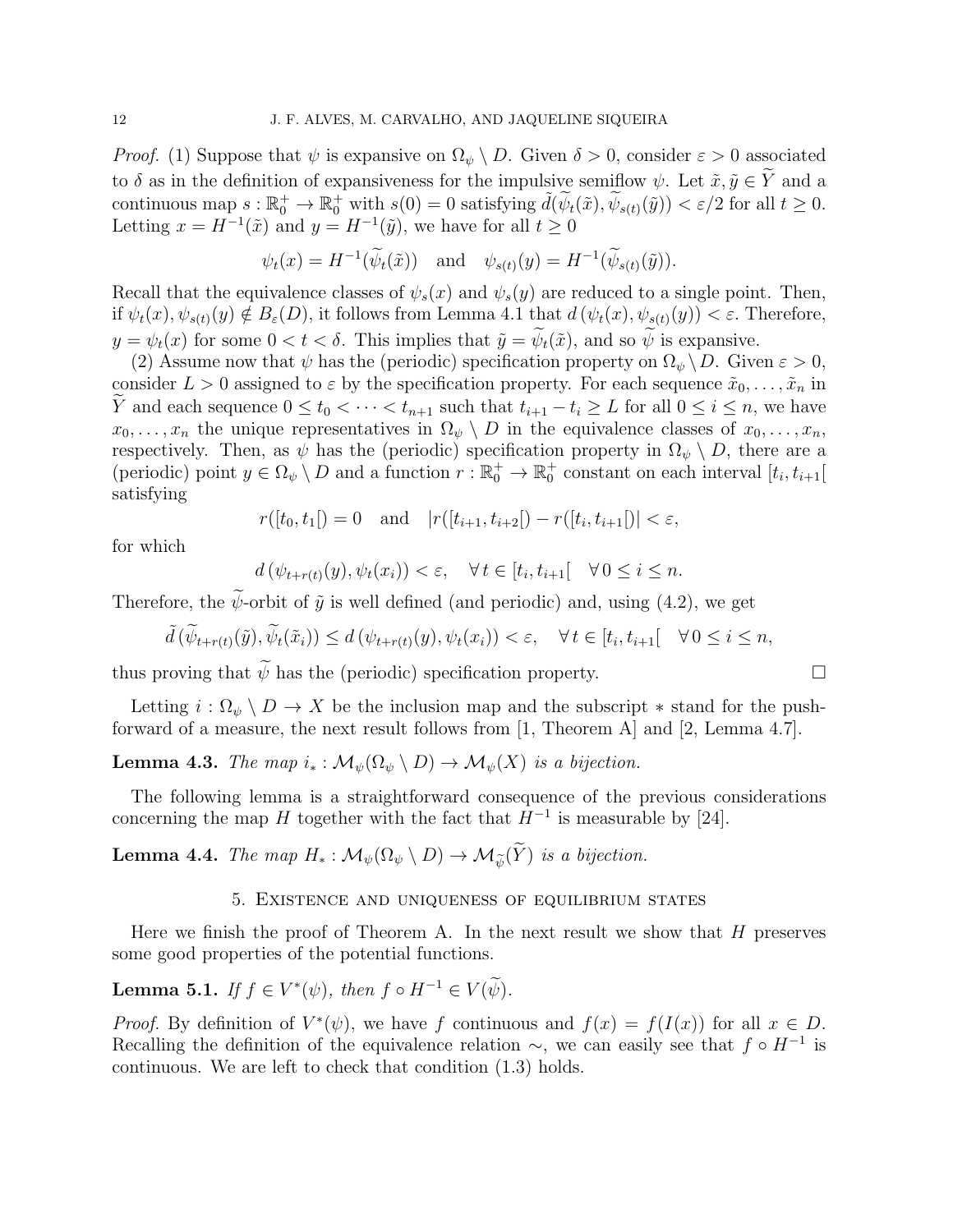Given  $f \in V^*(\psi)$ , there are constants  $K > 0$  and  $\varepsilon > 0$  for which (1.4) holds whenever  $d(\psi_s(x), \psi_s(y)) < \varepsilon$  for all  $s \in [0, t]$  such that  $\psi_s(x), \psi_s(y) \notin B_{\varepsilon}(D)$ . Consider  $\tilde{x}, \tilde{y} \in \tilde{Y}$ and  $t > 0$  such that  $d(\psi_s(\tilde{x}), \psi_s(\tilde{y})) < \varepsilon/2$  for all  $s \in [0, t]$ . Letting  $x = H^{-1}(\tilde{x})$  and  $y = H^{-1}(\tilde{y})$ , we have for all  $s \in [0, t]$ 

$$
\psi_s(x) = H^{-1}(\widetilde{\psi}_s(\tilde{x})) \quad \text{and} \quad \psi_s(y) = H^{-1}(\widetilde{\psi}_s(\tilde{y})). \tag{5.1}
$$

Observe that the equivalence classes of  $\psi_s(x)$  and  $\psi_s(y)$  are reduced to a single point. Then, if  $\psi_s(x), \psi_s(y) \notin B_\varepsilon(D)$ , it follows from Lemma 4.1 that  $d(\psi_s(x), \psi_s(y)) < \varepsilon$ . Therefore,

$$
\left| \int_0^t f(\psi_s(x)) ds - \int_0^t f(\psi_s(y)) ds \right| < K. \tag{5.2}
$$

Recalling (5.1), we have

$$
\left| \int_0^t f(H^{-1}(\widetilde{\psi}_s(\tilde{x}))) ds - \int_0^t f(H^{-1}(\widetilde{\psi}_s(\tilde{y}))) ds \right| = \left| \int_0^t f(\psi_s(x)) ds - \int_0^t f(\psi_s(y)) ds \right|,
$$

which together with  $(5.2)$  gives the desired conclusion.

Given a potential function  $f \in V^*(\psi)$  and considering  $\tilde{f} = f \circ H^{-1}$ , it follows from Lemma 5.1 that  $\tilde{f} \in V(\tilde{\psi})$ . Therefore, we may use [17] and obtain an equilibrium state  $\tilde{\mu}_{\tilde{f}}$ for  $\tilde{f}$  (with respect to  $\tilde{\psi}$ ); recall Remark 1.2. Taking  $\mu_f = i_* H_*^{-1} \tilde{\mu}_{\tilde{f}}$ , we are going to verify that  $\mu_f$  is an equilibrium state for *f* (with respect to  $\psi$ ). Firstly notice that it follows from Lemmas 4.3 and 4.4 that for every  $\nu \in M_{\psi}(X)$  we have

$$
\int \tilde{f} \, dH_* i_*^{-1} \nu = \int f \circ H^{-1} \, dH_* i_*^{-1} \nu = \int f \, d i_*^{-1} \nu = \int f \, d \nu, \tag{5.3}
$$

and also that, using (4.5) we get

$$
h_{\tilde{\nu}}(\tilde{\psi}_1) = h_{\nu}(\psi_1|_{\Omega_{\psi}\backslash D}) = h_{\nu}(\psi_1), \qquad (5.4)
$$

where  $\tilde{\nu} = H_* i_*^{-1} \nu$ . From (5.3) and (5.4) we deduce that

$$
\sup \left\{ h_{\nu}(\psi_1) + \int f \, d\nu \colon \nu \in M_{\psi}(X) \right\} = \sup \left\{ h_{\tilde{\nu}}(\tilde{\psi}_1) + \int \tilde{f} \, d\tilde{\nu} \colon \nu \in M_{\psi}(X) \right\}
$$

$$
= \sup \left\{ h_{\eta}(\tilde{\psi}_1) + \int \tilde{f} \, d\eta \colon \eta \in M_{\tilde{\psi}}(\tilde{Y}) \right\}, \tag{5.5}
$$

where the last equality is due to Lemmas 4.3 and 4.4. As  $\tilde{\mu}_{\tilde{f}}$  is an equilibrium state for  $\tilde{f}$ and (5.4) holds for  $\nu = \mu_f$ , we conclude that

$$
h_{\mu_f}(\psi_1) = \sup \left\{ h_{\nu}(\psi_1) + \int f \, d\nu \colon \, \nu \in M_{\psi}(X) \right\}.
$$

Additionally, assuming that  $\dim(X) < \infty$  and  $\#I^{-1}(\{y\}) \leq k$  for every  $y \in I(D)$ , it follows from [15, Theorem 3.3.7] that  $\dim(Y) < \infty$ , and so  $\tilde{\mu}_{\tilde{f}}$  is unique by [17, Theorem 2.15]. Since we have  $\mu_f = i_* H_*^{-1} \tilde{\mu}_{\tilde{f}}$ , the equilibrium state  $\mu_f$  is unique as well.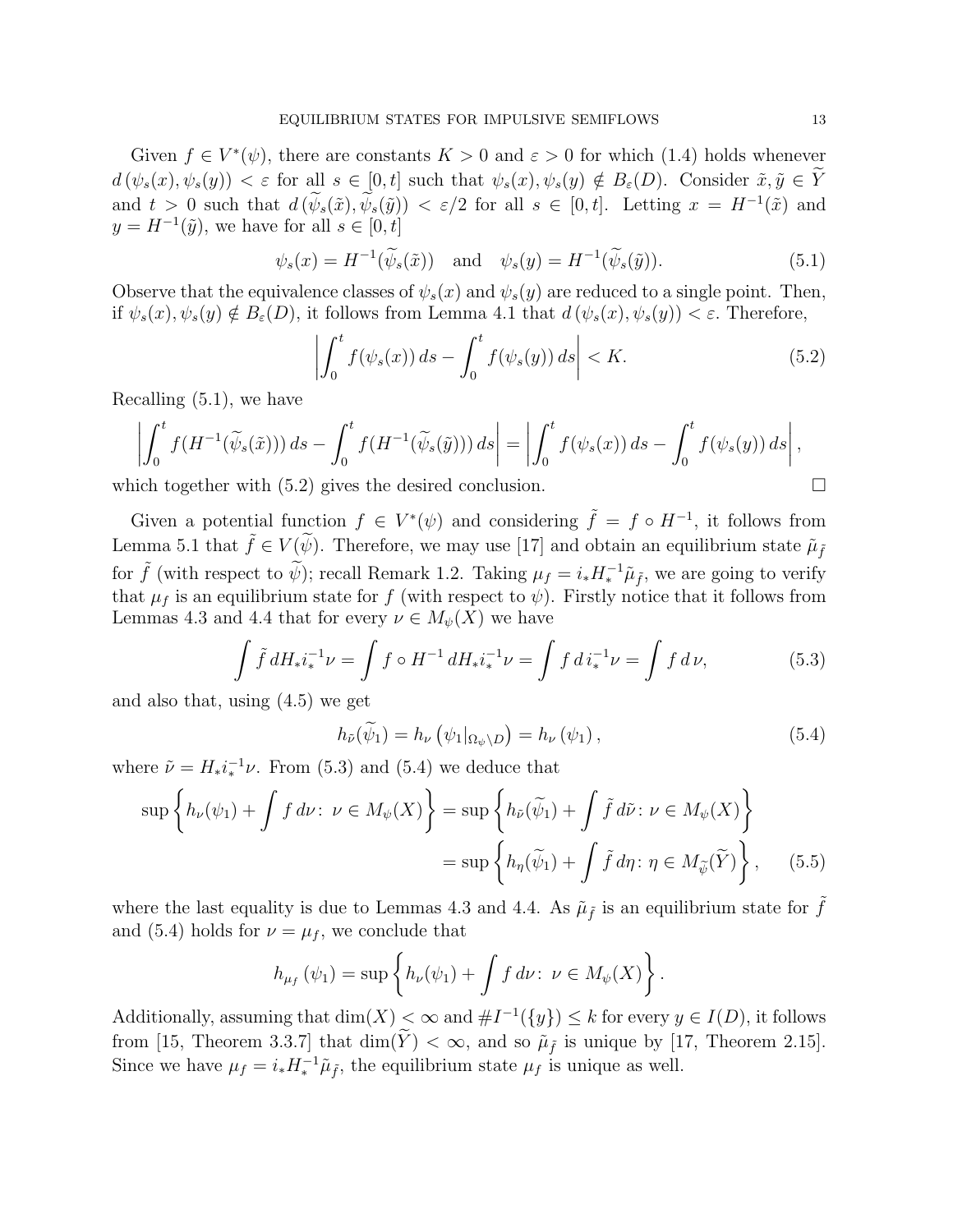#### 14 J. F. ALVES, M. CARVALHO, AND JAQUELINE SIQUEIRA

#### 6. Variational principle

According to [17], given a continuous semiflow  $\varphi$  on a metric space X and a continuous potential function  $f: X \to \mathbb{R}$ , the topological pressure of f may be described thermodynamically as

$$
P(\varphi, f) = \sup_{\mu \in \mathcal{M}_{\varphi}(X)} \left\{ h_{\mu}(\varphi_1) + \int f \, d\mu \right\}.
$$
 (6.1)

The aim of this section is to prove a generalization of this equality to impulsive semiflows, replacing the classical notion of topological pressure by the new one (cf. Section 1.5).

Consider a compact metric space  $(X, d)$ , an impulsive dynamical system  $(X, \varphi, D, I)$  satisfying conditions  $(C1)$ - $(C5)$  and  $\tau$  the admissible function of the corresponding impulsive times. The assumptions on  $I(D)$  ensure that the function that assigns to each  $x \in X$ the sequence of visit times to  $I(D)$ , say  $\theta(x) := (\theta_n(x))_{n \in \mathbb{N}}$ , is an admissible function with respect to  $I(D)$ . Moreover, as  $I(D) \cap D = \emptyset$ , we may re-index the sequences  $\tau(x)$  and  $\theta(x)$ in order to assemble them in a unique admissible function  $\tau'$ , where  $\tau'_n(x)$  is either  $\tau_m(x)$ or  $\theta_m(x)$ , for some *m*. This way, we have  $\tau' \succ \tau$ .

**Lemma 6.1.** For every continuous potential function  $f: X \to \mathbb{R}$ , we have  $P^{\tau}(\psi, f) =$  $P^{\tau'}(\psi, f)$ .

*Proof.* Let f be a continuous potential function in *X*. As  $\tau' \succ \tau$ , by Lemma 3.1 we have  $P^{\tau'}(\psi, f) \leq P^{\tau}(\psi, f).$ 

Concerning the other inequality, it follows from the proof of [2, Lemma 3.1] that, given  $t > 0$ and small enough  $\varepsilon > 0$  and  $\delta > 0$ , then a set *E* which is finite and  $(\psi, \tau', \delta, \varepsilon, t)$ -separated is  $(\psi, \tau, \delta, \varepsilon/2, t)$ -separated as well. Therefore

$$
Z^{\tau}(\psi, \delta, \varepsilon, t) \leq Z^{\tau'}(\psi, \delta, \varepsilon/2, t)
$$
  

$$
(\psi, f).
$$

and so  $P^{\tau}(\psi, f) \leq P^{\tau'}$ 

As the distance between the compact sets *D* and  $I(D)$  is strictly positive, fixing  $\eta > 0$ (recall Remark 1.1) and  $\xi_0 > 0$  associated to the conditions (C3)-(C5), we may choose

$$
0 < \xi < \min\left\{\eta/4, \xi_0/2\right\} \tag{6.2}
$$

small enough so that  $I(D) \cap D_{\xi} = \emptyset$ . The next result shows that, with this suitable choice of  $\xi$ , the  $\tau$  and  $\tau'$ -topological pressures of the semiflows  $\psi$  and  $\psi_{|_{X_{\xi}}}$  coincide for potential functions in  $V^*(\psi)$ .

**Lemma 6.2.** If 
$$
f \in V^*(\psi)
$$
, then there is  $0 < \xi < \xi_0$  such that  $P^{\tau'}(\psi, f) = P^{\tau'}(\psi|_{X_{\xi}}, f)$ .

*Proof.* Consider a potential function  $f \in V^*(\psi)$ . As  $X_{\xi} \subset X$ , then  $P^{\tau'}(\psi|_{X_{\xi}}, f) \leq$  $P^{\tau'}(\psi, f)$ . We are left to prove the other inequality. It follows from the assumption that *D* satisfies condition (C3) and the proof of [2, Lemma 3.2] that, given  $t > 0$  and small enough  $\varepsilon > 0$  and  $\delta > 0$ , if a set  $E \subset X$  is finite and  $(\psi, \tau', \delta, \varepsilon, t)$ -separated and we take the subsets

$$
A = E \cap (D \cup D_{\xi}) \quad \text{and} \quad B = E \cap X_{\xi},\tag{6.3}
$$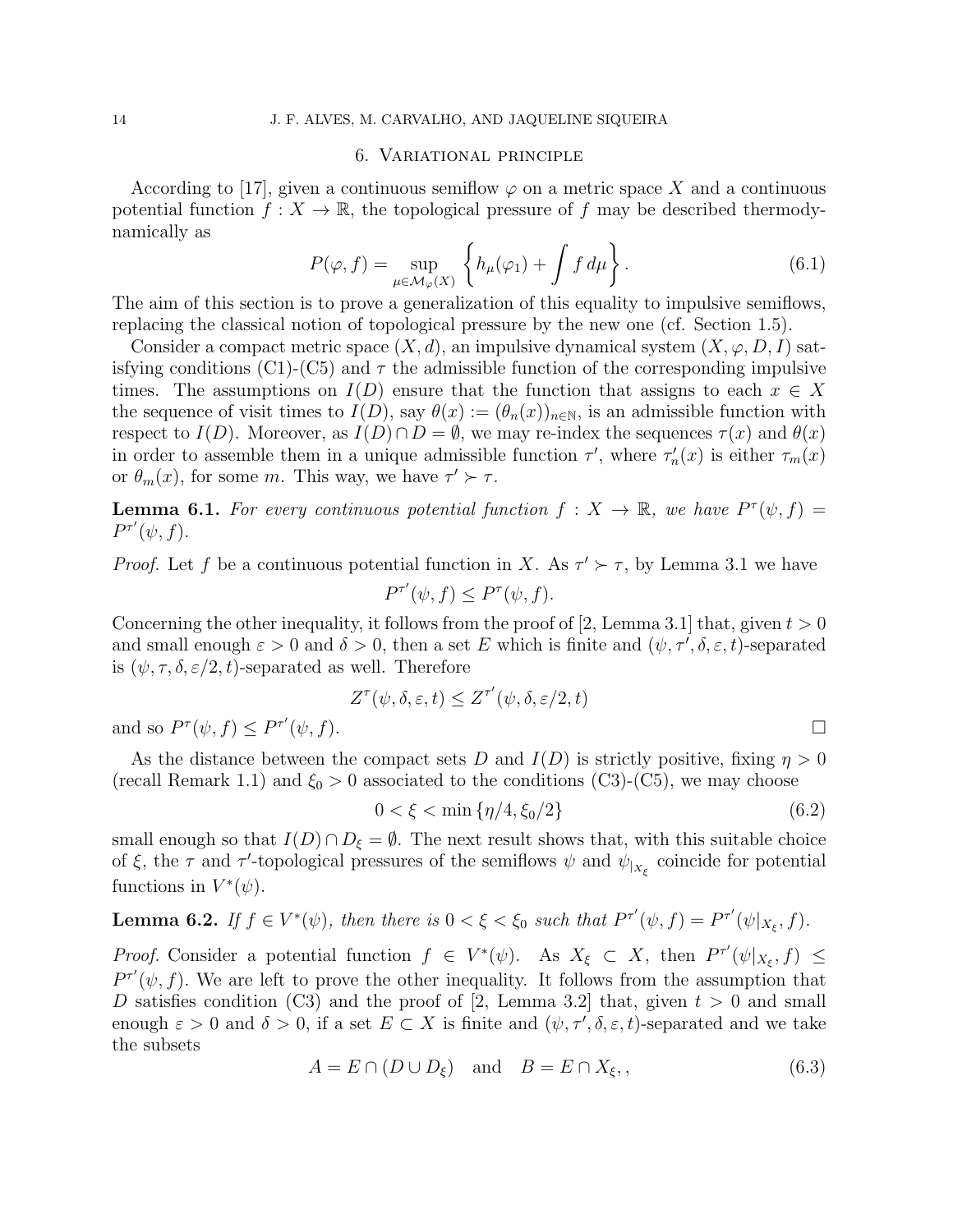then *B* is  $(\psi_{|X_{\xi}}, \tau', \delta, \varepsilon, t)$ -separated and that there exists  $\varepsilon' < \varepsilon$  such that  $\psi_{\xi}(A)$  is  $(\psi|_{X_{\xi}}, \tau', \delta, \varepsilon', t)$ -separated. Moreover,  $\#\psi_{\xi}(A) = \#A$ . Hence,  $\psi_{\xi}(A) \cup B$  is finite and  $(\psi_{|X_{\xi}}, \tau', \delta, \varepsilon', t)$ -separated.

Since  $f \in V^*(\psi)$ , there are  $\rho > 0$  and  $K > 0$  such that for every  $t > 0$  we have

$$
\left| \int_0^t f(\psi_s(x)) ds - \int_0^t f(\psi_s(y)) ds \right| < K,
$$

whenever  $d(\psi_s(x), \psi_s(y)) < \rho$  for all  $s \in [0, t]$  such that  $\psi_s(x), \psi_s(y) \notin B_\rho(D)$ . Now, using Lemma 2.1, we may find  $\alpha > 0$  such that  $d(\varphi_s(x), \varphi_u(x)) < \rho$  for all  $x \in X$  and  $s, u \ge 0$ with  $|s - u| < \alpha$ . Therefore, choosing  $0 < \xi < \alpha$ , we have

$$
d(\psi_s(x), \psi_s(\psi_\xi(x))) = d(\varphi_s(x), \varphi_s(\varphi_\xi(x))) < \rho
$$

for all  $s \in [0, t]$  such that  $\psi_s(x), \psi_s(\psi_\xi(x)) \notin B_\rho(D)$ . Hence,

$$
\sum_{x \in A} \exp\left(\int_0^t f(\psi_s(x))ds\right) =
$$
\n
$$
= \sum_{x \in A} \exp\left(\int_0^t f(\psi_s(x))ds - \int_0^t f(\psi_s(\psi_\xi(x)))ds + \int_0^t f(\psi_s(\psi_\xi(x)))ds\right)
$$
\n
$$
\leq \sum_{x \in A} \exp\left(\left|\int_0^t f(\psi_s(x))ds - \int_0^t f(\psi_s(\psi_\xi(x)))ds\right|\right) \exp\left(\int_0^t f(\psi_s(\psi_\xi(x)))ds\right)
$$
\n
$$
\leq e^K \sum_{x \in A} \exp\left(\int_0^t f(\psi_s(\psi_\xi(x)))ds\right) = e^K \sum_{y \in \psi_\xi(A)} \exp\left(\int_0^t f(\psi_s(y))ds\right).
$$

On the other hand, recalling (6.3) we may write

$$
\sum_{x \in E} \exp\left(\int_0^t f(\psi_s(x))ds\right) = \sum_{x \in A} \exp\left(\int_0^t f(\psi_s(x))ds\right) + \sum_{x \in B} \exp\left(\int_0^t f(\psi_s(x))ds\right).
$$

Therefore, as  $e^K > 1$  and  $\varepsilon' < \varepsilon$  we get

$$
\sum_{x \in E} \exp\left(\int_0^t f(\psi_s(x))ds\right) \le e^K \sum_{y \in \psi(A) \cup B} \exp\left(\int_0^t f(\psi_s(y))ds\right),
$$

and so

 $Z^{\tau'}(\psi, f, \delta, \varepsilon, t) \leq e^{K} Z^{\tau'}(\psi|_{X_{\xi}}, f, \delta, \varepsilon', t).$ 

This implies that  $P^{\tau'}(\psi, f) \leq P^{\tau'}(\psi |_{X_{\xi}}, f)$ . As  $I(D)$  also satisfies condition (C3), a similar argument shows that  $P^{\tau'}(\psi, f) = P^{\tau'}(\psi|_{X_{\xi} \setminus I(D)}, f).$ 

Using the semiconjugacy *H* between the semiflows  $\psi$  and  $\tilde{\psi}$ , we now project on  $\tilde{X}_{\xi}$  the admissible functions  $\tau$  and  $\tau'$ , as done in [2, Lemma 4.5], thus getting admissible functions on  $\tilde{X}_{\xi}$ . This way, we may compare the corresponding pressures.

**Lemma 6.3.** *If*  $f \in V^*(\psi)$ *, then*  $P^{\tau'}(\psi, f) = P^{\tilde{\tau}'}(\tilde{\psi}, \tilde{f})$ *.*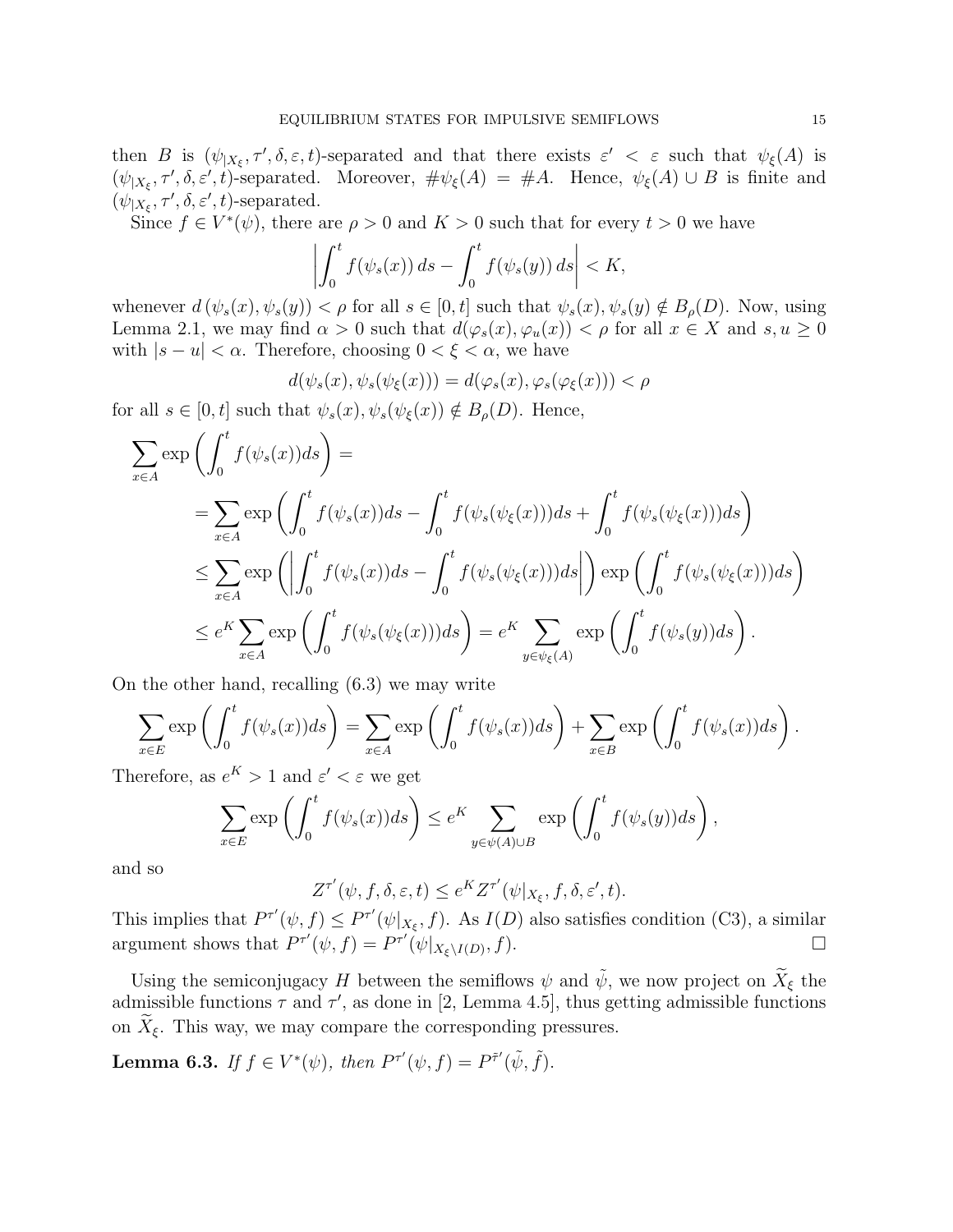*Proof.* Given  $f \in V^*(\psi)$ , let  $0 < \xi < \xi_0$  be given by Lemma 6.2. It follows from Lemma 3.2 applied to the semiconjugacy  $H: X_{\xi} \to \widetilde{X}_{\xi}$  that  $P^{\tilde{\tau}'}(\tilde{\psi}, \tilde{f}) \leq P^{\tau'}(\psi|_{X_{\xi}}, f)$ . Additionally, Lemma 6.2 ensures that  $P^{\tau'}(\psi|_{X_{\xi}}, f) = P^{\tau'}(\psi, f)$ . Thus,

$$
P^{\tilde{\tau}'}(\tilde{\psi}, \tilde{f}) \le P^{\tau'}(\psi, f). \tag{6.4}
$$

Conversely, as  $H^{-1}$ :  $\widetilde{X}_{\xi} \setminus \pi(D) \to X_{\xi} \setminus I(D)$  is a  $(\widetilde{\tau}', \tau')$ -semiconjugacy between  $\widetilde{\psi}|_{\widetilde{X}_{\xi} \setminus \pi(D)}$ and  $\psi|_{X_{\xi}\backslash I(D)}$ , it follows from Lemma 3.2 that  $P^{\tilde{\tau}'}(\tilde{\psi}|_{\tilde{X}_{\xi}\backslash \pi(D)}, \tilde{f}) \geq P^{\tau'}(\psi|_{X_{\xi}\backslash I(D)}, f)$ . Moreover, as  $f \in V^*(\psi)$ , from Lemma 6.2 we have  $P^{\tau'}(\psi|_{X_{\xi}\backslash I(D)}, f) = P^{\tau'}(\psi, f)$ . Besides, as  $\widetilde{X}_{\xi} \setminus \pi(D) \subset \widetilde{X}_{\xi}$ , we also know that  $P^{\tilde{\tau}'}(\tilde{\psi}, \tilde{f}) \ge P^{\tilde{\tau}'}(\tilde{\psi}|_{\tilde{X}_{\xi} \setminus \pi(D)}, \tilde{f})$ . Hence,

$$
P^{\tilde{\tau}'}(\tilde{\psi},\tilde{f}) \ge P^{\tilde{\tau}'}(\tilde{\psi}|_{\tilde{X}_{\xi}\backslash \pi(D)}) \ge P^{\tau'}(\psi|_{X_{\xi}\backslash I(D)},f) = P^{\tau'}(\psi,f),
$$

which together with  $(6.4)$  gives the result.

Let us resume the proof of Theorem C. Given  $f \in V^*(\psi)$ , it follows from Theorem B that

$$
P^{\tilde{\tau}'}(\tilde{\psi},\tilde{f}) = P(\tilde{\psi},\tilde{f}),
$$

which together with Lemma 6.1, Lemma 6.2 and Lemma 6.3 yields

$$
P^{\tau}(\psi, f) = P(\tilde{\psi}, \tilde{f}).
$$

Now, it follows from (5.5) that

$$
\sup_{\eta \in \mathcal{M}_{\tilde{\psi}}(X)} \left\{ h_{\eta}(\tilde{\psi}_1) + \int \tilde{f} \, d\eta \right\} = \sup_{\nu \in \mathcal{M}_{\psi}(X)} \left\{ h_{\mu}(\psi_1) + \int f \, d\nu \right\}.
$$

Moreover, equation (6.1) gives

$$
P(\tilde{\psi}, \tilde{f}) = \sup_{\eta \in \mathcal{M}_{\tilde{\psi}}(X)} \left\{ h_{\eta}(\tilde{\psi}_1) + \int \tilde{f} \, d\eta \right\}.
$$

Therefore,

$$
P^{\tau}(\psi, f) = \sup_{\nu \in \mathcal{M}_{\psi}(X)} \left\{ h_{\mu}(\psi_1) + \int f \, d\nu \right\},\,
$$

which ends the proof of Theorem C.

#### 7. Examples

Here we give two examples of impulsive dynamical systems for which the variational principle and the existence and uniqueness of equilibrium states hold. This follows from the simple fact that the impulsive semiflow is uniquely ergodic in the first example. In the second one we show that the impulsive semiflow is positively expansive and has the specification property and then use Theorem A and Theorem C.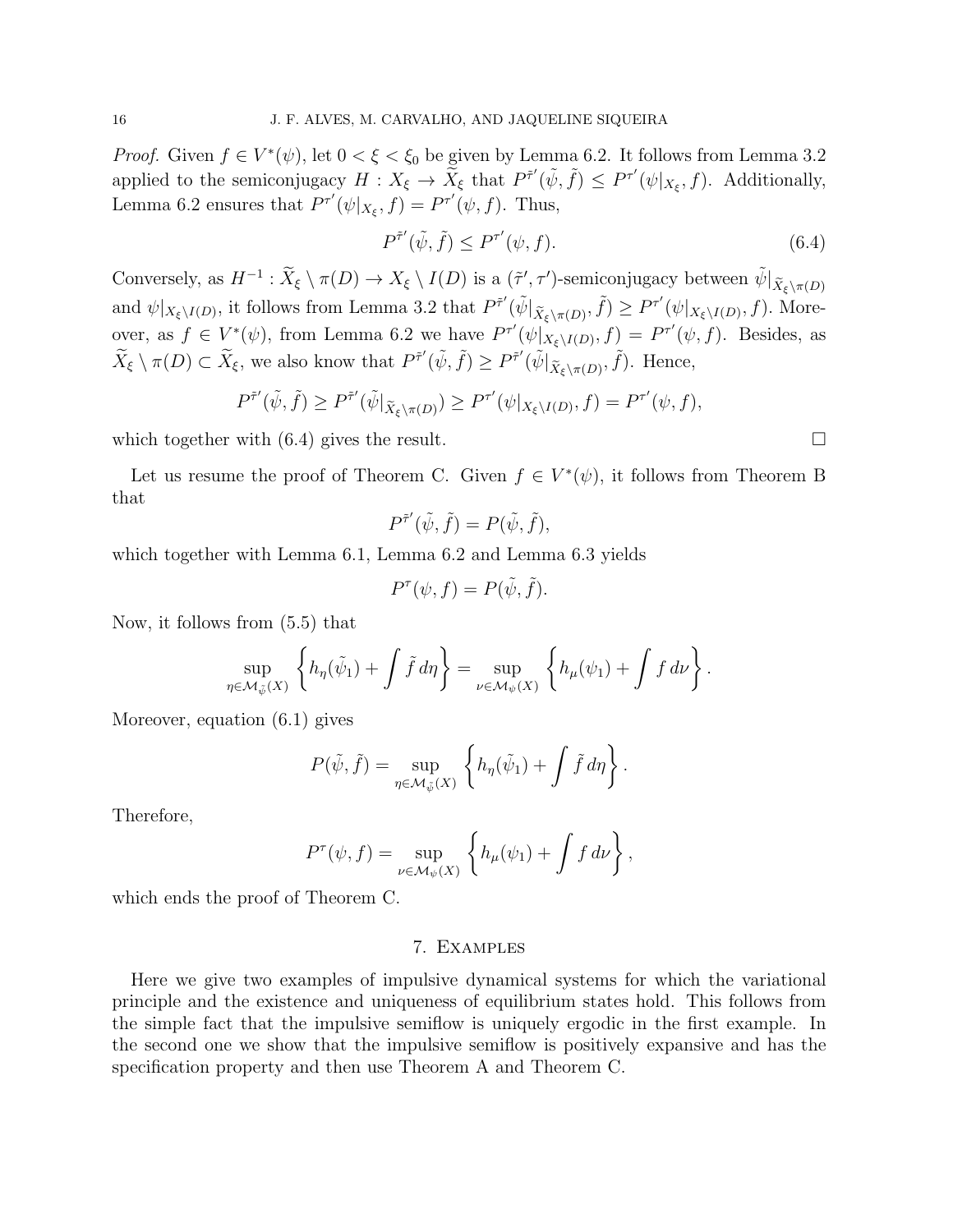7.1. **Suspension of a rotation.** Here we define an impulsive semiflow on a suspension of an irrational rotation on  $S^1$  which is uniquely ergodic. Consider the unit circle  $S^1$  =  ${e}^{2\pi ix} \in \mathbb{C}$ :  $0 \leq x < 1$ } and an irrational number  $\theta_1 \in ]0,1[$ . Let  $R_{\theta_1} : S^1 \to S^1$  be the irrational rotation  $R_{\theta_1}(e^{2\pi ix}) = e^{2\pi i(x+\theta_1)}$  on  $S^1$ . Consider the cylinder

$$
Y = \{(z, u) \colon z \in S^1, \ 0 \le u \le 1\}
$$

and the 2-torus

$$
X=Y/\approx,
$$

where  $\approx$  is the equivalence relation in *X* given by  $(z,1) \approx (R_{\theta_1}(z),0)$ . We define the suspension flow  $\varphi : \mathbb{R}^+_0 \times X \to X$  over the rotation  $R_{\theta_1}$  as

$$
\varphi(t,(z,u)) = \begin{cases} (z,t+u), & 0 \le t+u < 1; \\ (R_{\theta_1}(z),0), & t+u = 1. \end{cases}
$$

As  $R_{\theta_1}$  is uniquely ergodic, the unique invariant probability measure invariant by the suspension flow  $\varphi$  is Lebesgue measure on  $X = S^1 \times S^1$ ; see [23, Chapter 6].

Now, take another irrational number  $\theta_2 \in ]0,1[$  and consider the set

$$
D = S^1 \times \left\{ \frac{1}{2} \right\} \subset X.
$$

Let the impulsive function  $I: D \to X$  be the map defined as

$$
I\left(z,\frac{1}{2}\right) = \left(R_{\theta_2}(z),\frac{3}{4}\right),\,
$$

where  $R_{\theta_2}$  is the irrational rotation of angle  $\theta_2$ . Then define  $\psi$  :  $\mathbb{R}_0^+ \times X \to X$  as the impulsive semiflow of the impulsive dynamical system  $(X, \varphi, D, I)$ . It is straightforward to check that the impulsive semiflow  $\psi$  satisfies conditions (C1)-(C5).

Consider the suspension flow  $\widetilde{\varphi}$  on *X* over the rotation  $R_{\theta_1+\theta_2}$ ; as in the case of  $\varphi$ , the flow  $\widetilde{\varphi}$  is uniquely ergodic. We note that the map  $\mathcal{F}: \Omega_{\psi} \setminus D \to \widetilde{X}$  defined as

$$
\mathcal{F}(x, u) = \begin{cases} (x, u), & 0 \le u \le \frac{1}{2}; \\ (R_{\theta_2}^{-1}(x), 2u - 1), & \frac{3}{4} \le u \le 1; \end{cases}
$$

is a continuous bijection. Moreover,  $\mathcal F$  conjugates the flows  $\widetilde{\varphi}$  and  $\psi_{\vert_{\Omega_{\psi}\setminus D}}$ , that is

$$
\widetilde{\varphi}_t \circ \mathcal{F} = \mathcal{F} \circ \psi_t
$$

for every  $t \geq 0$ . Consequently, the semiflow  $\psi$  is uniquely ergodic and so it has a unique equilibrium state for any continuous potential function.

7.2. **Suspension of a shift.** Here we define an impulsive semiflow on a suspension of a shift which is positively expansive and has the specification property. Let  $(\Sigma_2, \sigma)$  be the two-sided full shift on 2 symbols. Given two irrational numbers  $a, b > 3$  linearly independent over  $\mathbb{Q}$ , let  $c: \Sigma_2 \to \mathbb{R}^+$  be the ceiling function defined as  $c(x) = a$  if  $x_0 = 0$ and  $c(x) = b$  if  $x_0 = 1$ . Let

$$
Y_c = \{(x, u) \colon x \in \Sigma_2, \ 0 \le u \le c(x)\}\tag{7.1}
$$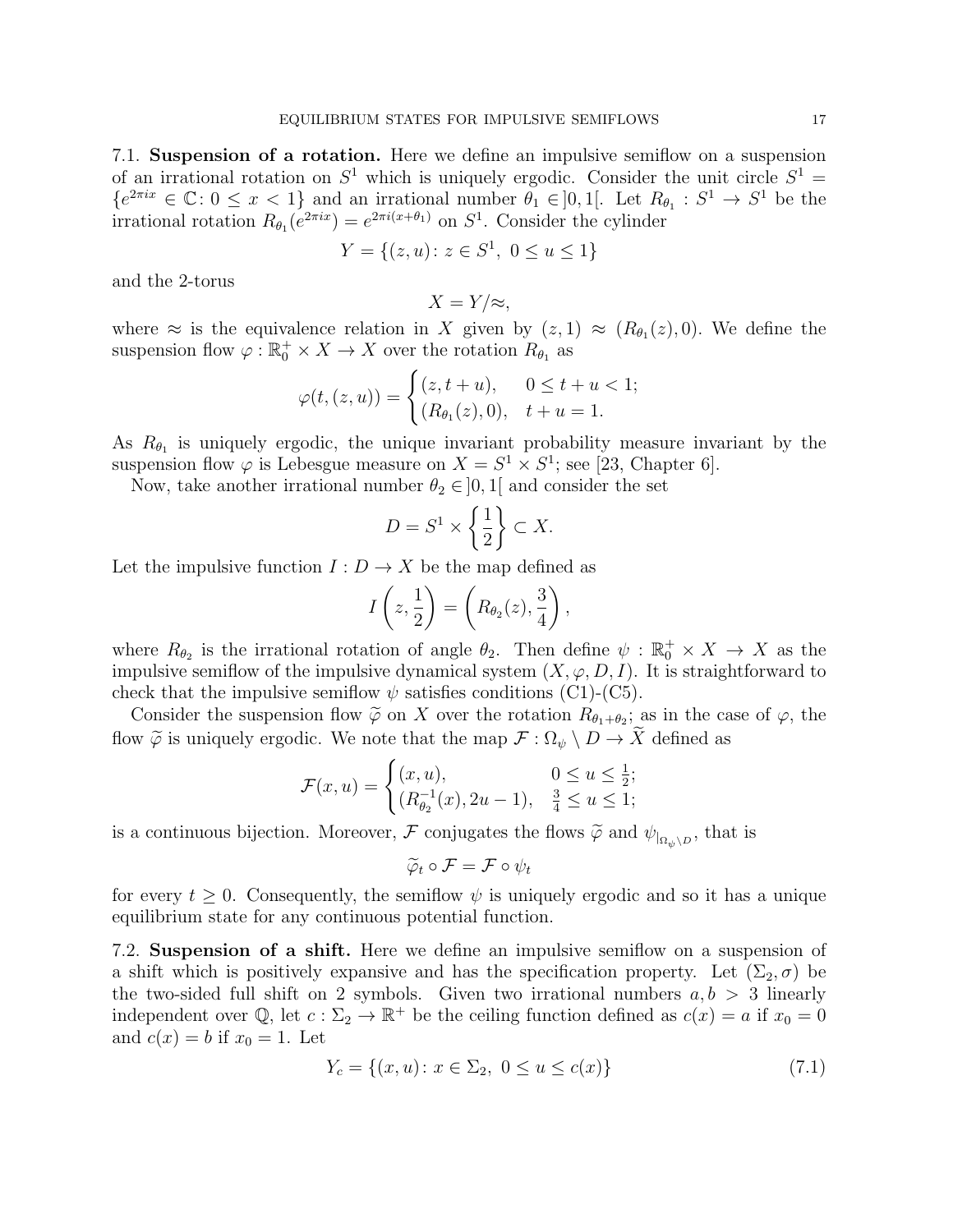and

$$
X_c = Y_c / \sim_c \tag{7.2}
$$

where  $\sim_c$  is the equivalence relation in  $X_c$  given by  $(x, c(x)) \sim_c (\sigma x, 0)$ . We define the suspension flow  $\varphi_c : \mathbb{R}_0^+ \times X_c \to X_c$  as

$$
\varphi_c(t,(x,u)) = \begin{cases} (x,t+u), & 0 \le t+u \le c(x); \\ (\sigma x,0), & t+u = c(x). \end{cases}
$$

As  $\sigma$  is an expansive map, it follows from [7, Theorem 6] that  $\varphi_c$  is an expansive semiflow. It is straightforward to check that *c* is not cohomologous to a function taking values in *β*Z for some  $\beta > 0$ . Therefore, by [25, Proposition 5] the flow  $\varphi_c$  has the periodic specification property. Consider

$$
D = \Sigma_2 \times \{1\} \subset X_c
$$

and the impulsive function  $I: D \to X_c$  defined as

$$
I((x_n)_n, 1) = ((1 - x_n)_n, 3).
$$

Notice that, on the first coordinate, the map *I* acts as the isometry  $\mathcal{R} : \Sigma_2 \to \Sigma_2$  that reverses each digit, so condition (C1) holds. Moreover,  $Y_c \subset \Sigma_2 \times [0, \max\{a, b\}]$  is a finite dimensional metric space; see [15, Theorems 4.1.7, 4.1.21 & 4.1.25]. Since each class of the equivalence relation *∼<sup>c</sup>* has at most two elements, by [15, Theorem 3.3.7] the dimension of *X<sup>c</sup>* is finite as well.

Let  $\psi_c : \mathbb{R}_0^+ \times X_c \to X_c$  be the impulsive semiflow of the impulsive dynamical system  $(X_c, \varphi_c, D, I)$ . As

$$
\Omega_{\psi_c} \setminus D = \Big( \{ (x, u) \colon x \in \Sigma_2, \ 0 \le u < 1 \} \cup \{ (x, u) \colon x \in \Sigma_2, \ 3 \le u \le c(x) \} \Big) / \sim_c,
$$

condition (C2) is also valid. Besides, the semiflow  $\psi_c$  satisfies conditions (C3)-(C5) for any  $0 < \xi < \xi_0 = 2$ . We are left to verify that  $\psi_c$  restricted to  $\Omega_{\psi_c} \setminus D$  is expansive and has the periodic specification property.

Consider the ceiling function  $\tilde{c} = c \circ \mathcal{R} - 2$  and the corresponding spaces  $Y_{\tilde{c}}$  and  $X_{\tilde{c}}$ defined as in (7.1) and (7.2), respectively. The suspension flow  $\varphi_{\tilde{c}}$  on  $X_{\tilde{c}}$  is expansive, as in the case of  $\varphi_c$ ; moreover, as  $\mathcal R$  commutes with  $\sigma$  and is an involution, it is not difficult to show that  $\tilde{c}$  is not cohomologous to a function taking values in  $\beta \mathbb{Z}$  for some  $\beta > 0$ , and so the flow  $\varphi_{\tilde{c}}$  has the specification property.

Let  $\mathcal{F}: \Omega_{\psi_c} \setminus D \to X_{\tilde{c}}$  be defined as

$$
\mathcal{F}(x, u) = \begin{cases} (x, u), & 0 \le u < 1; \\ (\mathcal{R}^{-1}(x), u - 2), & 3 \le u \le c(x). \end{cases}
$$

It is easy to verify that the map  $\mathcal F$  is a continuous bijection. Besides, as  $I(x, 1) = (\mathcal R(x), 3)$ for all  $x \in \Sigma_2$ , the map *F* conjugates the semiflows  $\psi_c$  on  $\Omega_{\psi_c} \setminus D$  and  $\varphi_{\tilde{c}}$ . Hence,  $\psi_c$  is expansive and has the periodic specification property in  $\Omega_{\psi_c} \backslash D$ . Therefore, by Theorem A the semiflow  $\psi$  has a unique equilibrium state for any potential function in  $V^*(\psi)$ .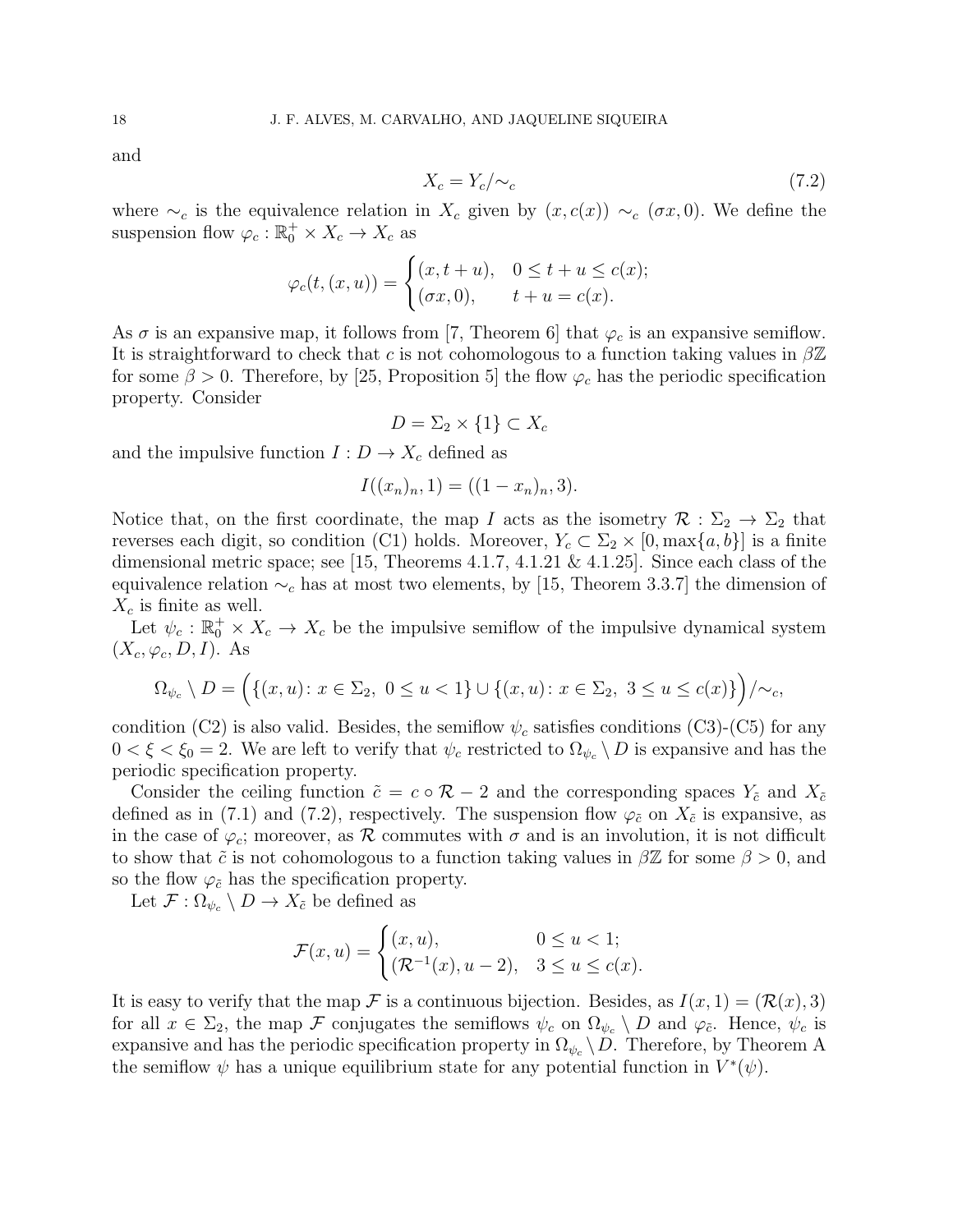**Acknowledgements.** We are grateful to A. Quas for helping us in the construction of the example in Subsection 7.2. We also thank V. Climenhaga for valuable comments concerning the specification property.

#### **REFERENCES**

- [1] J. F. Alves and M. Carvalho. Invariant probability measures and non-wandering sets for impulsive semiflows. *J. Stat. Phys.*, 157(6):1097–1113, 2014.
- [2] J. F. Alves, M. Carvalho, and C. H. V´asquez. A variational principle for impulsive semiflows. *Journal of Differential Equations*, 259:4229–4252, 2015.
- [3] D. D. Ba˘ınov and P. S. Simeonov. *Systems with impulse effect*. Ellis Horwood Series: Mathematics and its Applications. Ellis Horwood Ltd., Chichester, 1989. Stability, theory and applications.
- [4] E. M. Bonotto. Flows of characteristic  $0^+$  in impulsive semidynamical systems. *J. Math. Anal. Appl.*, 332(1):81–96, 2007.
- [5] E. M. Bonotto and M. Federson. Topological conjugation and asymptotic stability in impulsive semidynamical systems. *J. Math. Anal. Appl.*, 326(2):869–881, 2007.
- [6] E. M. Bonotto, L. P. Gimenes, and G. M. Souto. On Jack Hale's problem for impulsive systems. *J. Differential Equations*, 259(2):642–665, 2015.
- [7] R. Bowen and P. Walters. Expansive one-parameter flows. *J. Differential Equations*, 12:180–193, 1972.
- [8] M. Choisy, J.-F. Guégan, and P. Rohani. Dynamics of infectious diseases and pulse vaccination: teasing apart the embedded resonance effects. *Phys. D*, 223(1):26–35, 2006.
- [9] K. Ciesielski. On semicontinuity in impulsive dynamical systems. *Bull. Pol. Acad. Sci. Math.*, 52(1):71– 80, 2004.
- [10] K. Ciesielski. On stability in impulsive dynamical systems. *Bull. Pol. Acad. Sci. Math.*, 52(1):81–91, 2004.
- [11] K. Ciesielski. On time reparametrizations and isomorphisms of impulsive dynamical systems. *Ann. Polon. Math.*, 84(1):1–25, 2004.
- [12] V. Climenhaga and D. J. Thompson. Unique equilibrium states for flows and homeomorphisms with non-uniform structure. *Adv. Math.*, 303:745–799, 2016.
- [13] A. B. Dishliev and D. D. Baĭnov. Dependence upon initial conditions and parameter of solutions of impulsive differential equations with variable structure. *Internat. J. Theoret. Phys.*, 29(6):655–675, 1990.
- [14] A. d'Onofrio. On pulse vaccination strategy in the SIR epidemic model with vertical transmission. *Appl. Math. Lett.*, 18(7):729–732, 2005.
- [15] R. Engelking. *Theory of dimensions finite and infinite*, volume 10 of *Sigma Series in Pure Mathematics*. Heldermann Verlag, Lemgo, 1995.
- [16] L. H. Erbe, H. I. Freedman, X. Liu, and J. H. Wu. Comparison principles for impulsive parabolic equations with applications to models of single species growth. *J. Austral. Math. Soc. Ser. B*, 32(4):382–400, 1991.
- [17] E. Franco. Flows with unique equilibrium states. *Amer. J. Math.*, 99(3):486–514, 1977.
- [18] G. Jiang and Q. Lu. Impulsive state feedback control of a predator-prey model. *J. Comput. Appl. Math.*, 200(1):193–207, 2007.
- [19] S. K. Kaul. Stability and asymptotic stability in impulsive semidynamical systems. *J. Appl. Math. Stochastic Anal.*, 7(4):509–523, 1994.
- [20] V. Lakshmikantham, D. D. Bainov, and P. S. Simeonov. *Theory of impulsive differential equations*, volume 6 of *Series in Modern Applied Mathematics*. World Scientific Publishing Co. Inc., Teaneck, NJ, 1989.
- [21] J. H. Liu. Nonlinear impulsive evolution equations. *Dynam. Contin. Discrete Impuls. Systems*, 6(1):77– 85, 1999.